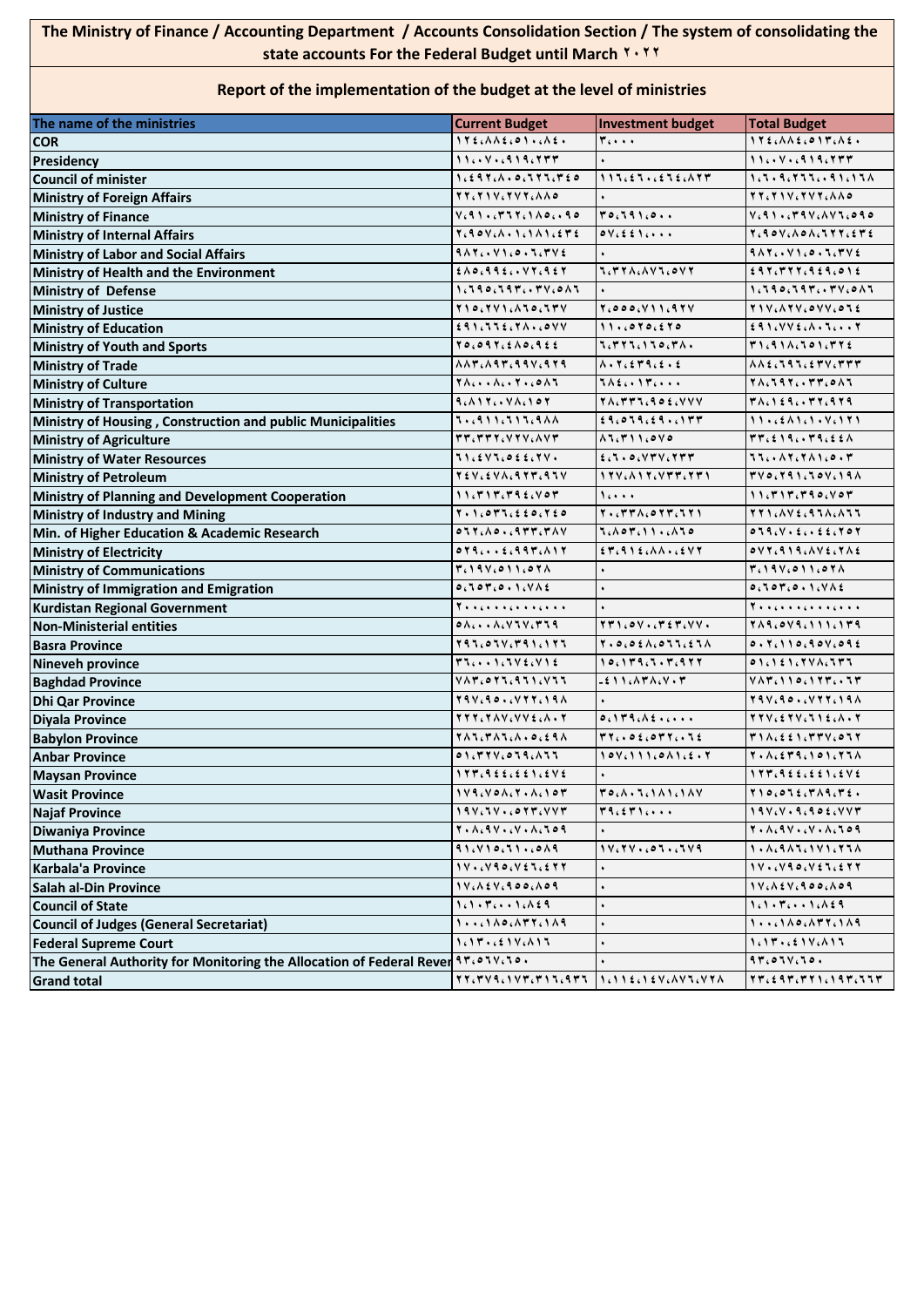| current expenses<br><b>Special programs</b><br>indebtedness(debt service)<br><b>Capital expenditures</b><br><b>Grants and subsidies and</b><br><b>Commitments and</b><br><b>Salaries and wages</b><br><b>Supplies service</b><br><b>Asset maintenance</b><br>The name of the ministries<br>Intermediate goods<br><b>Social Welfare</b><br>debt service<br>foreign aid<br>$\overline{\mathfrak{O}(\mathfrak{X},\mathfrak{Y},\mathfrak{Y},\mathfrak{Y},\mathfrak{Y},\mathfrak{Y})}$<br>115, 40, 657, 655<br><b>TOV: ATA: ASY</b><br>$r_1v_1q_1r_1r_1t_1$<br>1.799.189.17E<br>ELVYV.AV.<br>$0 \wedge 1 \wedge 1 \wedge 1 \wedge 1$<br>5.0015.011<br>ITE AALLOI . ALL<br><b>COR</b><br>A.997.700.100<br><b>ATELVOLLYVY</b><br>VALENTLIY.<br>11.110.117<br>11Y919.777<br><b>AVALYE.LYAY</b><br>Presidency<br>1. Y E J. T Y J. . YA. A E J<br>9.9.1.09.096<br>7.797.77.16.<br>$0.11 \cdot .101 \cdot .17$<br>113, 111, 111, 111<br>1.117.997.57.<br>1.091, 101, 111<br><b>Council of minister</b><br>$1 \forall \lambda_1 \forall 1 \forall_1 \forall_2 \forall \lambda$<br>91.497.477<br><b>TY.TIV.TYY.AAO</b><br>19.040.0011.777<br><b>Y.of \.oV  \.Y</b><br><b>TYELLEDLEVY</b><br><b>Ministry of Foreign Affairs</b><br><b>FILTALLOIV.00.</b><br>Atv.997.7VA<br>010.1.0.11V<br><b>٣٨٦،٩٢٧،٢٥.</b><br>r. LTT. AVV. SLL.A.Y<br>AY11101190<br>۰۰۰، ۱۹۲،۰۰۰<br><b>Ministry of Finance</b><br><b>A. T. T. Y. SAT. T.T.</b><br>1.1.777.1V1<br>۳،۱٦٤،۰۰۰،۱۷۰<br><b>T.STE. IOA. EEA.VO.</b><br>1.199.770.833<br>$Y \cdot .00 \cdot Y \cdot 197 \cdot 100$<br><b>Ministry of Internal Affairs</b><br>tor.rio.rvA<br>117.717.70.<br>4117.1.0.777.700<br>$1V_1V_2V_3V_4\ldots O_6V_6V_6$<br>EVA  EY.VYY<br>Yt.tit.YA.<br><b>TA. 177.</b><br>10A<br>$1\Lambda Y_1 \cdot Y_1 \cdot 0 \cdot 1 \cdot YY_2$<br><b>Ministry of Labor and Social Affairs</b><br>$TTT_{1}$ , $10,79$ , $104$<br>1.190.974.779<br>AT, TY3, 9. T, 5TA<br>1.107.110.111<br>11.7.1.70.<br>0.111.711.0<br>1.9.971.799V0<br>£AD, 99£, . VY, 9£Y<br>Ministry of Health and the Environment<br><b>ATALTYTLOSA</b><br>TAY, 9, 9, 11<br>1.011.1111<br>A.9.9111.0<br>1.591.95A.1YA.91<br><b>££،V••،•••</b><br><b>Ministry of Defense</b><br>$1.7.19$ f.or f.97 f<br>1.177.917.777<br>11.177.117.911<br>$to, \forall Y, o, \land, \forall Y o$<br>.<br>174.044.770<br><b>TIO, TVI, ALO, LTV</b><br><b>Ministry of Justice</b><br>A11.79AV0<br>$Y \wedge \wedge \cdots \wedge \cdots$<br><b>ETT.OVV</b><br>1.11.111.111.111<br>1.01.1177.770<br>Y. . AD. ST. ASS<br><b>EVECTETIOOO</b><br>£91.77£.7APVV<br><b>Ministry of Education</b><br>1.1441.711.017<br>1117.797.70.<br>17417.180<br>119.119<br><b>If.Vit.YYA.007</b><br>YOLORYLEAOLREE<br><b>Ministry of Youth and Sports</b><br>$Y \wedge \wedge \cdots \wedge Y \wedge Y \wedge Y$<br>£9.1V9.VA9<br><b>TickAlco</b><br>1.1.1.7.11Y<br>AAT.AST.SSV.STS<br>VILTAILLITE<br><b>Ministry of Trade</b><br>AYf, Yo, , ,<br>11.11110.117<br>VA.VYY.997<br>$OY_{i} \wedge O \wedge_{i} \wedge \ldots$<br>$T, T \setminus T, \sigma$<br>1.727.77171<br>19.71<br>$Y \wedge \cdots \wedge \cdots Y \cdots \circ \wedge Y$<br><b>Ministry of Culture</b><br>1.7.7.771.71.<br>7.779.797<br>19.997.90.<br>1.790<br>0.111.441.1<br>9. A 1 Y  VA. 1 0 Y<br><b>Ministry of Transportation</b><br>TT. LOS. TEL.ETI<br>19.4607.177<br><b><i>EATCALVED.T</i></b><br>191.979.1.<br>YO.A9Y. . Y AIA<br>1.411.111.444<br>Ministry of Housing, Construction and public Municipalities<br>117.190.7.1<br>11, 11, 11, 011, 111<br>TVECTET  9.<br>11.991.70.<br>Y1. Y0Y<br>$-V \cdot 157A$<br>TT.TTT.VYV.AVT<br><b>Ministry of Agriculture</b><br>1.7.1.111.70A<br>1.771.771.77.<br>1.011.1771.0<br>0.11.11.111.111<br>Y. LIV. MAY. YMY<br>۲۰۰۹،۰۰٦<br>Yout there.<br><b>Y. LY E. YAR. LEE</b><br>Il.tVl.off.YV.<br><b>Ministry of Water Resources</b><br>0.111107AY.<br>۴۸،۸۹۳،۹۸۹،۹۹۱<br>1.111.1<br><b>itA.Vo.</b><br>YEV. EVA. STY. STV<br><b>Ministry of Petroleum</b><br>$TT, f \circ \ldots \wedge 9.7$<br><b>YVALOYEL </b><br><b>TT.VIL.AAt</b><br>f, VT1, o.<br>7.70<br>11. TIT. Tit. Vor<br>Ministry of Planning and Development Cooperation<br><b>1.1907.761.6VV</b><br>A, T, T, V, T, A, T<br>Y1t<br>TT, V, T, T<br>$Y$ <sub>3</sub> $\Lambda$ $Y$ $Y$ <sub><math>1</math></sub> $\ldots$<br>$195.744 \cdot 195.744$<br>Y. I. OTT. LEO. YEO<br>Ministry of Industry and Mining<br>111.011.117.<br>0.71.757.777.09A<br>rrrrf.9.0<br>1V. 10V. A19<br><b>Liversitie</b><br>0.77.10.0477.774V<br>Min. of Higher Education & Academic Research<br><b><i>Telescore</i></b><br>$Y1.1$ $Y2.2$<br><b>IT.tV.AILTVE</b><br>199.720.991<br>$T - T - 19A - T + $<br>11. 111.<br><b>TIT.SVE. TAS. TIT</b><br>0.79.11.6497.117<br><b>Ministry of Electricity</b><br><b>Y.AA9.10. Tto</b><br>۱۷۳،۹۹۷،۸۳۳<br>1.5715.00<br>$i \nmid \Lambda \circ \Lambda, \circ \ldots$<br>T.19V.011.07A<br>,,,,,,,<br><b>Ministry of Communications</b><br>VOLIATIVIT<br>19.793<br>٢،٣٦٠،١١١١،٦٩٧<br>11.011.7<br>11.9<br>۱۷،٤٢٢،١٧٥<br>0.107.0.1.116<br>$Y_{i}$ , $V_{i}$ , $\phi$ $\tau$ , $\ldots$ ,<br>Ministry of Immigration and Emigration<br><b>Kurdistan Regional Government</b><br><b>T</b><br><b>T</b><br>0.1777, 0.177, 0.774<br>$t - t$ $\forall t \in \wedge \forall$<br>YYY.VI.LE.T<br>f. VAT. Yo.<br>$V \cdot V \cdot \cdot \cdot \cdot$<br>10.101<br>$0 \wedge \cdots \wedge \cdots \vee \vee \cdots \vee \wedge \wedge \wedge \wedge$<br><b>Non-Ministerial entities</b><br>117,010,01.<br><b>Y. ADD.OTO. YAS</b><br>$V1Y_1Y_2Y_3Y_4Y_1$<br>WiltoniotictVf<br>Yov.ttY.VotoA<br><b>VALLE </b><br>111.011.711.111<br>0.1.1.1<br><b>Basra Province</b><br>Y.YYY.YO.<br><b>YLOVY.V.A.1A9</b><br>1.7.1.011V0<br>11.0.1<br>YY. LEE.Y<br>Ties TVECVIE<br>Nineveh province<br>VT 1.1T 1.1111.<br>1.1111.419.790.790<br>${\bf y}_1 {\bf y}_1 {\bf y}_2 {\bf y}_3 {\bf y}_4 {\bf y}_5 {\bf y}_6 {\bf y}_7$<br><b>٣،٦٨٧، 111: ٨٥٥</b><br>197.0<br>$Y_t$ , $oY_t$ , $Vf_t$ , $i$ if<br>Y 9. E 10. YYA. 1 E 1<br>$VATC = YTC1T1CV1T$<br><b>Baghdad Province</b><br>1.711.079.11.<br>۱۲٦،۳۲۳،۲۰۰<br><b>TYT.V.V.TET.JVV</b><br>$rro_{i}t \cdot V_{i}rrt$<br>ITT.VYA.VO.<br>TT.TIT.It9VV<br>Y: VVV<br><b>Dhi Qar Province</b><br>ITfitofines<br><b>797.90. YTT.19A</b><br>A.9.019.00.<br><b>Y.OSVSY.YVS</b><br>111.961.1179<br>IT.tit.t.T.Tio<br><b>797.7771</b><br>$Y - 2$ . $A - 2$ . $T V = 1$<br>1.11<br><b>TTY. TAV. VVE.A. T</b><br>Diyala Province<br><b>TIT.TT9.ETT.VEA</b><br>YOR.AVE.VR.<br>$1.1111.101.177.$<br>۳۳٦،۲۲٤،۹۰۰<br>IA.Itt.IVY.tA.<br>777.AA9.o. .<br>1.01<br><b>TALLTALLA.o.fiA</b><br><b>Babylon Province</b><br>17.V99.100.At1<br>14.70.00.0<br>$0 \wedge A f 0.00$<br>IT.AVf<br>19.111.1111<br><b>Y.YYO</b><br>197.921.970<br>01.777.019.117<br><b>Anbar Province</b><br>110.111.1.1.1<br><b>Y.ATI.199.AtA</b><br>1.1.71.770.5.<br>1.1.1111.101.1711<br>$\cdots$ : $\cdots$ . $\cdots$<br>$0 \times 0$ , $i \times i$ , $o \cdot \cdot$<br>1.7<br><b>ITT. SEE.EEI.EVE</b><br><b>Maysan Province</b><br>ITT.TYT.SAT.EIE<br>YETLIOCATE<br>1.111.174<br>TTI.VOY. JO.<br>11.940.147.9.9<br>. 1 7 1 . V Y<br>1.710<br>1V9.VOA.Y.A.10T<br><b>Wasit Province</b><br>1A.LE. T.AOV. IVT<br>111cA - 1c£ - -<br>$T, T, \ldots, T, T, \sigma, T, \epsilon$<br><b>٣٨٩،٧٩٣،٤٦٥</b><br>17.810.01.081<br><b>the correct</b><br>$\lambda$<br>1111.74.077.777<br><b>Najaf Province</b><br>$\wedge \wedge \wedge \cdots$<br>1A. (YAO (OfficaAA<br>11.71.767.917<br>I. TTV. YEL.E. Y<br>19V.119.10.<br>19,004,000,000<br>I. TTA. Vit.t.<br>$Y - \Lambda, 9V - \Lambda, 7.09$<br>Diwaniya Province<br>VV.tA1VV.tAt<br>$\lambda$ 12.9.7. $\lambda$ 79<br>1.073. YV1. 31V<br>$Y \circ f \circ \Lambda \wedge V \cdot$<br>11.793.783.919<br>1177.001<br>91.710.11.019<br><b>Muthana Province</b><br>09771.11.<br>101.AVV.tt91t<br>1.09211711210<br>Y, 19, .701, 107<br>11.499.011.79.<br>$Y \wedge o, Y$ 1.110<br>011.1117.160<br>1V. Vio.Vil.ETT<br>Karbala'a Province<br>11.179.1.4.4<br>$1.111$ $1.55$ $1.15$<br>77.1777.179<br>11.579.70.<br>11.111<br>$1V, \Lambda E V, 900, \Lambda 09$<br>Salah al-Din Province<br>11717.11.<br>174.977.979<br>$TTiA + EiV + 1$<br>11.115<br>1.<br>1.1.71.141<br><b>Council of State</b><br><b>t.V.SIA.Vii</b><br><b>TIA, 9A1, 90.</b><br>$1V_1$ TT $t_1$<br>A1.V V Y 111<br><b>J. 19.0AA.AFS</b><br>1.1V1.VY610<br>11.017.0<br>1 140. ATT. 149<br><b>Council of Judges (General Secretariat)</b><br>$1.1 - .0477.114$<br>1.111.407<br>5.799<br>A.VVT.to.<br>YVí.o<br>۳،۶۱۸،۰۰۰<br>1.11111.11<br><b>Federal Supreme Court</b><br>The General Authority for Monitoring the Allocation of Federal Revent OA. 199.A.<br>11.595.704<br>1.717.0<br>11.111<br>1.110.1.1<br><b>AT.01V.10.</b> | Report actual expenditures, the level of ministries by the economic classification for the current budget |                                    |                |                      |                   |                       |      |                   |                           |                       |                    |                          |
|--------------------------------------------------------------------------------------------------------------------------------------------------------------------------------------------------------------------------------------------------------------------------------------------------------------------------------------------------------------------------------------------------------------------------------------------------------------------------------------------------------------------------------------------------------------------------------------------------------------------------------------------------------------------------------------------------------------------------------------------------------------------------------------------------------------------------------------------------------------------------------------------------------------------------------------------------------------------------------------------------------------------------------------------------------------------------------------------------------------------------------------------------------------------------------------------------------------------------------------------------------------------------------------------------------------------------------------------------------------------------------------------------------------------------------------------------------------------------------------------------------------------------------------------------------------------------------------------------------------------------------------------------------------------------------------------------------------------------------------------------------------------------------------------------------------------------------------------------------------------------------------------------------------------------------------------------------------------------------------------------------------------------------------------------------------------------------------------------------------------------------------------------------------------------------------------------------------------------------------------------------------------------------------------------------------------------------------------------------------------------------------------------------------------------------------------------------------------------------------------------------------------------------------------------------------------------------------------------------------------------------------------------------------------------------------------------------------------------------------------------------------------------------------------------------------------------------------------------------------------------------------------------------------------------------------------------------------------------------------------------------------------------------------------------------------------------------------------------------------------------------------------------------------------------------------------------------------------------------------------------------------------------------------------------------------------------------------------------------------------------------------------------------------------------------------------------------------------------------------------------------------------------------------------------------------------------------------------------------------------------------------------------------------------------------------------------------------------------------------------------------------------------------------------------------------------------------------------------------------------------------------------------------------------------------------------------------------------------------------------------------------------------------------------------------------------------------------------------------------------------------------------------------------------------------------------------------------------------------------------------------------------------------------------------------------------------------------------------------------------------------------------------------------------------------------------------------------------------------------------------------------------------------------------------------------------------------------------------------------------------------------------------------------------------------------------------------------------------------------------------------------------------------------------------------------------------------------------------------------------------------------------------------------------------------------------------------------------------------------------------------------------------------------------------------------------------------------------------------------------------------------------------------------------------------------------------------------------------------------------------------------------------------------------------------------------------------------------------------------------------------------------------------------------------------------------------------------------------------------------------------------------------------------------------------------------------------------------------------------------------------------------------------------------------------------------------------------------------------------------------------------------------------------------------------------------------------------------------------------------------------------------------------------------------------------------------------------------------------------------------------------------------------------------------------------------------------------------------------------------------------------------------------------------------------------------------------------------------------------------------------------------------------------------------------------------------------------------------------------------------------------------------------------------------------------------------------------------------------------------------------------------------------------------------------------------------------------------------------------------------------------------------------------------------------------------------------------------------------------------------------------------------------------------------------------------------------------------------------------------------------------------------------------------------------------------------------------------------------------------------------------------------------------------------------------------------------------------------------------------------------------------------------------------------------------------------------------------------------------------------------------------------------------------------------------------------------------------------------------------------------------------------------------------------------------------------------------------------------------------------------------------------------------------------------------------------------------------------------------------------------------------------------------------------------------------------------------------------------------------------------------------------------------------------------------------------------------------------------------------------------------------------------------------------------------------------------------------------------------------------------------------------------------------------------------------------------------------------------------------------------------------------------------------------------------------------------------------------------------------------------------------------------------------------------------------------------------------------------------------------------------------------------------------------------------------------------------------------------------------------------------------------------------------------------------------------------------------------------------------------------------------------------------------------------------|-----------------------------------------------------------------------------------------------------------|------------------------------------|----------------|----------------------|-------------------|-----------------------|------|-------------------|---------------------------|-----------------------|--------------------|--------------------------|
|                                                                                                                                                                                                                                                                                                                                                                                                                                                                                                                                                                                                                                                                                                                                                                                                                                                                                                                                                                                                                                                                                                                                                                                                                                                                                                                                                                                                                                                                                                                                                                                                                                                                                                                                                                                                                                                                                                                                                                                                                                                                                                                                                                                                                                                                                                                                                                                                                                                                                                                                                                                                                                                                                                                                                                                                                                                                                                                                                                                                                                                                                                                                                                                                                                                                                                                                                                                                                                                                                                                                                                                                                                                                                                                                                                                                                                                                                                                                                                                                                                                                                                                                                                                                                                                                                                                                                                                                                                                                                                                                                                                                                                                                                                                                                                                                                                                                                                                                                                                                                                                                                                                                                                                                                                                                                                                                                                                                                                                                                                                                                                                                                                                                                                                                                                                                                                                                                                                                                                                                                                                                                                                                                                                                                                                                                                                                                                                                                                                                                                                                                                                                                                                                                                                                                                                                                                                                                                                                                                                                                                                                                                                                                                                                                                                                                                                                                                                                                                                                                                                                                                                                                                                                                                                                                                                                                                                                                                                                                                                                                                                                                                                                                                                                                                                                                                                                                                                                                                                                                                                                                                                                                                                                                      |                                                                                                           |                                    |                |                      |                   |                       |      |                   |                           |                       |                    |                          |
|                                                                                                                                                                                                                                                                                                                                                                                                                                                                                                                                                                                                                                                                                                                                                                                                                                                                                                                                                                                                                                                                                                                                                                                                                                                                                                                                                                                                                                                                                                                                                                                                                                                                                                                                                                                                                                                                                                                                                                                                                                                                                                                                                                                                                                                                                                                                                                                                                                                                                                                                                                                                                                                                                                                                                                                                                                                                                                                                                                                                                                                                                                                                                                                                                                                                                                                                                                                                                                                                                                                                                                                                                                                                                                                                                                                                                                                                                                                                                                                                                                                                                                                                                                                                                                                                                                                                                                                                                                                                                                                                                                                                                                                                                                                                                                                                                                                                                                                                                                                                                                                                                                                                                                                                                                                                                                                                                                                                                                                                                                                                                                                                                                                                                                                                                                                                                                                                                                                                                                                                                                                                                                                                                                                                                                                                                                                                                                                                                                                                                                                                                                                                                                                                                                                                                                                                                                                                                                                                                                                                                                                                                                                                                                                                                                                                                                                                                                                                                                                                                                                                                                                                                                                                                                                                                                                                                                                                                                                                                                                                                                                                                                                                                                                                                                                                                                                                                                                                                                                                                                                                                                                                                                                                                      |                                                                                                           |                                    |                |                      |                   |                       |      |                   |                           |                       |                    | The sum of ministry      |
|                                                                                                                                                                                                                                                                                                                                                                                                                                                                                                                                                                                                                                                                                                                                                                                                                                                                                                                                                                                                                                                                                                                                                                                                                                                                                                                                                                                                                                                                                                                                                                                                                                                                                                                                                                                                                                                                                                                                                                                                                                                                                                                                                                                                                                                                                                                                                                                                                                                                                                                                                                                                                                                                                                                                                                                                                                                                                                                                                                                                                                                                                                                                                                                                                                                                                                                                                                                                                                                                                                                                                                                                                                                                                                                                                                                                                                                                                                                                                                                                                                                                                                                                                                                                                                                                                                                                                                                                                                                                                                                                                                                                                                                                                                                                                                                                                                                                                                                                                                                                                                                                                                                                                                                                                                                                                                                                                                                                                                                                                                                                                                                                                                                                                                                                                                                                                                                                                                                                                                                                                                                                                                                                                                                                                                                                                                                                                                                                                                                                                                                                                                                                                                                                                                                                                                                                                                                                                                                                                                                                                                                                                                                                                                                                                                                                                                                                                                                                                                                                                                                                                                                                                                                                                                                                                                                                                                                                                                                                                                                                                                                                                                                                                                                                                                                                                                                                                                                                                                                                                                                                                                                                                                                                                      |                                                                                                           |                                    |                |                      |                   |                       |      |                   |                           |                       |                    |                          |
|                                                                                                                                                                                                                                                                                                                                                                                                                                                                                                                                                                                                                                                                                                                                                                                                                                                                                                                                                                                                                                                                                                                                                                                                                                                                                                                                                                                                                                                                                                                                                                                                                                                                                                                                                                                                                                                                                                                                                                                                                                                                                                                                                                                                                                                                                                                                                                                                                                                                                                                                                                                                                                                                                                                                                                                                                                                                                                                                                                                                                                                                                                                                                                                                                                                                                                                                                                                                                                                                                                                                                                                                                                                                                                                                                                                                                                                                                                                                                                                                                                                                                                                                                                                                                                                                                                                                                                                                                                                                                                                                                                                                                                                                                                                                                                                                                                                                                                                                                                                                                                                                                                                                                                                                                                                                                                                                                                                                                                                                                                                                                                                                                                                                                                                                                                                                                                                                                                                                                                                                                                                                                                                                                                                                                                                                                                                                                                                                                                                                                                                                                                                                                                                                                                                                                                                                                                                                                                                                                                                                                                                                                                                                                                                                                                                                                                                                                                                                                                                                                                                                                                                                                                                                                                                                                                                                                                                                                                                                                                                                                                                                                                                                                                                                                                                                                                                                                                                                                                                                                                                                                                                                                                                                                      |                                                                                                           |                                    |                |                      |                   |                       |      |                   |                           |                       |                    |                          |
|                                                                                                                                                                                                                                                                                                                                                                                                                                                                                                                                                                                                                                                                                                                                                                                                                                                                                                                                                                                                                                                                                                                                                                                                                                                                                                                                                                                                                                                                                                                                                                                                                                                                                                                                                                                                                                                                                                                                                                                                                                                                                                                                                                                                                                                                                                                                                                                                                                                                                                                                                                                                                                                                                                                                                                                                                                                                                                                                                                                                                                                                                                                                                                                                                                                                                                                                                                                                                                                                                                                                                                                                                                                                                                                                                                                                                                                                                                                                                                                                                                                                                                                                                                                                                                                                                                                                                                                                                                                                                                                                                                                                                                                                                                                                                                                                                                                                                                                                                                                                                                                                                                                                                                                                                                                                                                                                                                                                                                                                                                                                                                                                                                                                                                                                                                                                                                                                                                                                                                                                                                                                                                                                                                                                                                                                                                                                                                                                                                                                                                                                                                                                                                                                                                                                                                                                                                                                                                                                                                                                                                                                                                                                                                                                                                                                                                                                                                                                                                                                                                                                                                                                                                                                                                                                                                                                                                                                                                                                                                                                                                                                                                                                                                                                                                                                                                                                                                                                                                                                                                                                                                                                                                                                                      |                                                                                                           |                                    |                |                      |                   |                       |      |                   |                           |                       |                    | 1.197.1.0.177.710        |
|                                                                                                                                                                                                                                                                                                                                                                                                                                                                                                                                                                                                                                                                                                                                                                                                                                                                                                                                                                                                                                                                                                                                                                                                                                                                                                                                                                                                                                                                                                                                                                                                                                                                                                                                                                                                                                                                                                                                                                                                                                                                                                                                                                                                                                                                                                                                                                                                                                                                                                                                                                                                                                                                                                                                                                                                                                                                                                                                                                                                                                                                                                                                                                                                                                                                                                                                                                                                                                                                                                                                                                                                                                                                                                                                                                                                                                                                                                                                                                                                                                                                                                                                                                                                                                                                                                                                                                                                                                                                                                                                                                                                                                                                                                                                                                                                                                                                                                                                                                                                                                                                                                                                                                                                                                                                                                                                                                                                                                                                                                                                                                                                                                                                                                                                                                                                                                                                                                                                                                                                                                                                                                                                                                                                                                                                                                                                                                                                                                                                                                                                                                                                                                                                                                                                                                                                                                                                                                                                                                                                                                                                                                                                                                                                                                                                                                                                                                                                                                                                                                                                                                                                                                                                                                                                                                                                                                                                                                                                                                                                                                                                                                                                                                                                                                                                                                                                                                                                                                                                                                                                                                                                                                                                                      |                                                                                                           |                                    |                |                      |                   |                       |      |                   |                           |                       |                    |                          |
|                                                                                                                                                                                                                                                                                                                                                                                                                                                                                                                                                                                                                                                                                                                                                                                                                                                                                                                                                                                                                                                                                                                                                                                                                                                                                                                                                                                                                                                                                                                                                                                                                                                                                                                                                                                                                                                                                                                                                                                                                                                                                                                                                                                                                                                                                                                                                                                                                                                                                                                                                                                                                                                                                                                                                                                                                                                                                                                                                                                                                                                                                                                                                                                                                                                                                                                                                                                                                                                                                                                                                                                                                                                                                                                                                                                                                                                                                                                                                                                                                                                                                                                                                                                                                                                                                                                                                                                                                                                                                                                                                                                                                                                                                                                                                                                                                                                                                                                                                                                                                                                                                                                                                                                                                                                                                                                                                                                                                                                                                                                                                                                                                                                                                                                                                                                                                                                                                                                                                                                                                                                                                                                                                                                                                                                                                                                                                                                                                                                                                                                                                                                                                                                                                                                                                                                                                                                                                                                                                                                                                                                                                                                                                                                                                                                                                                                                                                                                                                                                                                                                                                                                                                                                                                                                                                                                                                                                                                                                                                                                                                                                                                                                                                                                                                                                                                                                                                                                                                                                                                                                                                                                                                                                                      |                                                                                                           |                                    |                |                      |                   |                       |      |                   |                           |                       |                    | $V_1 9 1.7777.100.900$   |
|                                                                                                                                                                                                                                                                                                                                                                                                                                                                                                                                                                                                                                                                                                                                                                                                                                                                                                                                                                                                                                                                                                                                                                                                                                                                                                                                                                                                                                                                                                                                                                                                                                                                                                                                                                                                                                                                                                                                                                                                                                                                                                                                                                                                                                                                                                                                                                                                                                                                                                                                                                                                                                                                                                                                                                                                                                                                                                                                                                                                                                                                                                                                                                                                                                                                                                                                                                                                                                                                                                                                                                                                                                                                                                                                                                                                                                                                                                                                                                                                                                                                                                                                                                                                                                                                                                                                                                                                                                                                                                                                                                                                                                                                                                                                                                                                                                                                                                                                                                                                                                                                                                                                                                                                                                                                                                                                                                                                                                                                                                                                                                                                                                                                                                                                                                                                                                                                                                                                                                                                                                                                                                                                                                                                                                                                                                                                                                                                                                                                                                                                                                                                                                                                                                                                                                                                                                                                                                                                                                                                                                                                                                                                                                                                                                                                                                                                                                                                                                                                                                                                                                                                                                                                                                                                                                                                                                                                                                                                                                                                                                                                                                                                                                                                                                                                                                                                                                                                                                                                                                                                                                                                                                                                                      |                                                                                                           |                                    |                |                      |                   |                       |      |                   |                           |                       |                    | Y. ROV. A . I. I AI. ETE |
|                                                                                                                                                                                                                                                                                                                                                                                                                                                                                                                                                                                                                                                                                                                                                                                                                                                                                                                                                                                                                                                                                                                                                                                                                                                                                                                                                                                                                                                                                                                                                                                                                                                                                                                                                                                                                                                                                                                                                                                                                                                                                                                                                                                                                                                                                                                                                                                                                                                                                                                                                                                                                                                                                                                                                                                                                                                                                                                                                                                                                                                                                                                                                                                                                                                                                                                                                                                                                                                                                                                                                                                                                                                                                                                                                                                                                                                                                                                                                                                                                                                                                                                                                                                                                                                                                                                                                                                                                                                                                                                                                                                                                                                                                                                                                                                                                                                                                                                                                                                                                                                                                                                                                                                                                                                                                                                                                                                                                                                                                                                                                                                                                                                                                                                                                                                                                                                                                                                                                                                                                                                                                                                                                                                                                                                                                                                                                                                                                                                                                                                                                                                                                                                                                                                                                                                                                                                                                                                                                                                                                                                                                                                                                                                                                                                                                                                                                                                                                                                                                                                                                                                                                                                                                                                                                                                                                                                                                                                                                                                                                                                                                                                                                                                                                                                                                                                                                                                                                                                                                                                                                                                                                                                                                      |                                                                                                           |                                    |                |                      |                   |                       |      |                   |                           |                       |                    |                          |
|                                                                                                                                                                                                                                                                                                                                                                                                                                                                                                                                                                                                                                                                                                                                                                                                                                                                                                                                                                                                                                                                                                                                                                                                                                                                                                                                                                                                                                                                                                                                                                                                                                                                                                                                                                                                                                                                                                                                                                                                                                                                                                                                                                                                                                                                                                                                                                                                                                                                                                                                                                                                                                                                                                                                                                                                                                                                                                                                                                                                                                                                                                                                                                                                                                                                                                                                                                                                                                                                                                                                                                                                                                                                                                                                                                                                                                                                                                                                                                                                                                                                                                                                                                                                                                                                                                                                                                                                                                                                                                                                                                                                                                                                                                                                                                                                                                                                                                                                                                                                                                                                                                                                                                                                                                                                                                                                                                                                                                                                                                                                                                                                                                                                                                                                                                                                                                                                                                                                                                                                                                                                                                                                                                                                                                                                                                                                                                                                                                                                                                                                                                                                                                                                                                                                                                                                                                                                                                                                                                                                                                                                                                                                                                                                                                                                                                                                                                                                                                                                                                                                                                                                                                                                                                                                                                                                                                                                                                                                                                                                                                                                                                                                                                                                                                                                                                                                                                                                                                                                                                                                                                                                                                                                                      |                                                                                                           |                                    |                |                      |                   |                       |      |                   |                           |                       |                    |                          |
|                                                                                                                                                                                                                                                                                                                                                                                                                                                                                                                                                                                                                                                                                                                                                                                                                                                                                                                                                                                                                                                                                                                                                                                                                                                                                                                                                                                                                                                                                                                                                                                                                                                                                                                                                                                                                                                                                                                                                                                                                                                                                                                                                                                                                                                                                                                                                                                                                                                                                                                                                                                                                                                                                                                                                                                                                                                                                                                                                                                                                                                                                                                                                                                                                                                                                                                                                                                                                                                                                                                                                                                                                                                                                                                                                                                                                                                                                                                                                                                                                                                                                                                                                                                                                                                                                                                                                                                                                                                                                                                                                                                                                                                                                                                                                                                                                                                                                                                                                                                                                                                                                                                                                                                                                                                                                                                                                                                                                                                                                                                                                                                                                                                                                                                                                                                                                                                                                                                                                                                                                                                                                                                                                                                                                                                                                                                                                                                                                                                                                                                                                                                                                                                                                                                                                                                                                                                                                                                                                                                                                                                                                                                                                                                                                                                                                                                                                                                                                                                                                                                                                                                                                                                                                                                                                                                                                                                                                                                                                                                                                                                                                                                                                                                                                                                                                                                                                                                                                                                                                                                                                                                                                                                                                      |                                                                                                           |                                    |                |                      |                   |                       |      |                   |                           |                       |                    | 1.190.197.774.011        |
|                                                                                                                                                                                                                                                                                                                                                                                                                                                                                                                                                                                                                                                                                                                                                                                                                                                                                                                                                                                                                                                                                                                                                                                                                                                                                                                                                                                                                                                                                                                                                                                                                                                                                                                                                                                                                                                                                                                                                                                                                                                                                                                                                                                                                                                                                                                                                                                                                                                                                                                                                                                                                                                                                                                                                                                                                                                                                                                                                                                                                                                                                                                                                                                                                                                                                                                                                                                                                                                                                                                                                                                                                                                                                                                                                                                                                                                                                                                                                                                                                                                                                                                                                                                                                                                                                                                                                                                                                                                                                                                                                                                                                                                                                                                                                                                                                                                                                                                                                                                                                                                                                                                                                                                                                                                                                                                                                                                                                                                                                                                                                                                                                                                                                                                                                                                                                                                                                                                                                                                                                                                                                                                                                                                                                                                                                                                                                                                                                                                                                                                                                                                                                                                                                                                                                                                                                                                                                                                                                                                                                                                                                                                                                                                                                                                                                                                                                                                                                                                                                                                                                                                                                                                                                                                                                                                                                                                                                                                                                                                                                                                                                                                                                                                                                                                                                                                                                                                                                                                                                                                                                                                                                                                                                      |                                                                                                           |                                    |                |                      |                   |                       |      |                   |                           |                       |                    |                          |
|                                                                                                                                                                                                                                                                                                                                                                                                                                                                                                                                                                                                                                                                                                                                                                                                                                                                                                                                                                                                                                                                                                                                                                                                                                                                                                                                                                                                                                                                                                                                                                                                                                                                                                                                                                                                                                                                                                                                                                                                                                                                                                                                                                                                                                                                                                                                                                                                                                                                                                                                                                                                                                                                                                                                                                                                                                                                                                                                                                                                                                                                                                                                                                                                                                                                                                                                                                                                                                                                                                                                                                                                                                                                                                                                                                                                                                                                                                                                                                                                                                                                                                                                                                                                                                                                                                                                                                                                                                                                                                                                                                                                                                                                                                                                                                                                                                                                                                                                                                                                                                                                                                                                                                                                                                                                                                                                                                                                                                                                                                                                                                                                                                                                                                                                                                                                                                                                                                                                                                                                                                                                                                                                                                                                                                                                                                                                                                                                                                                                                                                                                                                                                                                                                                                                                                                                                                                                                                                                                                                                                                                                                                                                                                                                                                                                                                                                                                                                                                                                                                                                                                                                                                                                                                                                                                                                                                                                                                                                                                                                                                                                                                                                                                                                                                                                                                                                                                                                                                                                                                                                                                                                                                                                                      |                                                                                                           |                                    |                |                      |                   |                       |      |                   |                           |                       |                    |                          |
|                                                                                                                                                                                                                                                                                                                                                                                                                                                                                                                                                                                                                                                                                                                                                                                                                                                                                                                                                                                                                                                                                                                                                                                                                                                                                                                                                                                                                                                                                                                                                                                                                                                                                                                                                                                                                                                                                                                                                                                                                                                                                                                                                                                                                                                                                                                                                                                                                                                                                                                                                                                                                                                                                                                                                                                                                                                                                                                                                                                                                                                                                                                                                                                                                                                                                                                                                                                                                                                                                                                                                                                                                                                                                                                                                                                                                                                                                                                                                                                                                                                                                                                                                                                                                                                                                                                                                                                                                                                                                                                                                                                                                                                                                                                                                                                                                                                                                                                                                                                                                                                                                                                                                                                                                                                                                                                                                                                                                                                                                                                                                                                                                                                                                                                                                                                                                                                                                                                                                                                                                                                                                                                                                                                                                                                                                                                                                                                                                                                                                                                                                                                                                                                                                                                                                                                                                                                                                                                                                                                                                                                                                                                                                                                                                                                                                                                                                                                                                                                                                                                                                                                                                                                                                                                                                                                                                                                                                                                                                                                                                                                                                                                                                                                                                                                                                                                                                                                                                                                                                                                                                                                                                                                                                      |                                                                                                           |                                    |                |                      |                   |                       |      |                   |                           |                       |                    |                          |
|                                                                                                                                                                                                                                                                                                                                                                                                                                                                                                                                                                                                                                                                                                                                                                                                                                                                                                                                                                                                                                                                                                                                                                                                                                                                                                                                                                                                                                                                                                                                                                                                                                                                                                                                                                                                                                                                                                                                                                                                                                                                                                                                                                                                                                                                                                                                                                                                                                                                                                                                                                                                                                                                                                                                                                                                                                                                                                                                                                                                                                                                                                                                                                                                                                                                                                                                                                                                                                                                                                                                                                                                                                                                                                                                                                                                                                                                                                                                                                                                                                                                                                                                                                                                                                                                                                                                                                                                                                                                                                                                                                                                                                                                                                                                                                                                                                                                                                                                                                                                                                                                                                                                                                                                                                                                                                                                                                                                                                                                                                                                                                                                                                                                                                                                                                                                                                                                                                                                                                                                                                                                                                                                                                                                                                                                                                                                                                                                                                                                                                                                                                                                                                                                                                                                                                                                                                                                                                                                                                                                                                                                                                                                                                                                                                                                                                                                                                                                                                                                                                                                                                                                                                                                                                                                                                                                                                                                                                                                                                                                                                                                                                                                                                                                                                                                                                                                                                                                                                                                                                                                                                                                                                                                                      |                                                                                                           |                                    |                |                      |                   |                       |      |                   |                           |                       |                    |                          |
|                                                                                                                                                                                                                                                                                                                                                                                                                                                                                                                                                                                                                                                                                                                                                                                                                                                                                                                                                                                                                                                                                                                                                                                                                                                                                                                                                                                                                                                                                                                                                                                                                                                                                                                                                                                                                                                                                                                                                                                                                                                                                                                                                                                                                                                                                                                                                                                                                                                                                                                                                                                                                                                                                                                                                                                                                                                                                                                                                                                                                                                                                                                                                                                                                                                                                                                                                                                                                                                                                                                                                                                                                                                                                                                                                                                                                                                                                                                                                                                                                                                                                                                                                                                                                                                                                                                                                                                                                                                                                                                                                                                                                                                                                                                                                                                                                                                                                                                                                                                                                                                                                                                                                                                                                                                                                                                                                                                                                                                                                                                                                                                                                                                                                                                                                                                                                                                                                                                                                                                                                                                                                                                                                                                                                                                                                                                                                                                                                                                                                                                                                                                                                                                                                                                                                                                                                                                                                                                                                                                                                                                                                                                                                                                                                                                                                                                                                                                                                                                                                                                                                                                                                                                                                                                                                                                                                                                                                                                                                                                                                                                                                                                                                                                                                                                                                                                                                                                                                                                                                                                                                                                                                                                                                      |                                                                                                           |                                    |                |                      |                   |                       |      |                   |                           |                       |                    |                          |
|                                                                                                                                                                                                                                                                                                                                                                                                                                                                                                                                                                                                                                                                                                                                                                                                                                                                                                                                                                                                                                                                                                                                                                                                                                                                                                                                                                                                                                                                                                                                                                                                                                                                                                                                                                                                                                                                                                                                                                                                                                                                                                                                                                                                                                                                                                                                                                                                                                                                                                                                                                                                                                                                                                                                                                                                                                                                                                                                                                                                                                                                                                                                                                                                                                                                                                                                                                                                                                                                                                                                                                                                                                                                                                                                                                                                                                                                                                                                                                                                                                                                                                                                                                                                                                                                                                                                                                                                                                                                                                                                                                                                                                                                                                                                                                                                                                                                                                                                                                                                                                                                                                                                                                                                                                                                                                                                                                                                                                                                                                                                                                                                                                                                                                                                                                                                                                                                                                                                                                                                                                                                                                                                                                                                                                                                                                                                                                                                                                                                                                                                                                                                                                                                                                                                                                                                                                                                                                                                                                                                                                                                                                                                                                                                                                                                                                                                                                                                                                                                                                                                                                                                                                                                                                                                                                                                                                                                                                                                                                                                                                                                                                                                                                                                                                                                                                                                                                                                                                                                                                                                                                                                                                                                                      |                                                                                                           |                                    |                |                      |                   |                       |      |                   |                           |                       |                    |                          |
|                                                                                                                                                                                                                                                                                                                                                                                                                                                                                                                                                                                                                                                                                                                                                                                                                                                                                                                                                                                                                                                                                                                                                                                                                                                                                                                                                                                                                                                                                                                                                                                                                                                                                                                                                                                                                                                                                                                                                                                                                                                                                                                                                                                                                                                                                                                                                                                                                                                                                                                                                                                                                                                                                                                                                                                                                                                                                                                                                                                                                                                                                                                                                                                                                                                                                                                                                                                                                                                                                                                                                                                                                                                                                                                                                                                                                                                                                                                                                                                                                                                                                                                                                                                                                                                                                                                                                                                                                                                                                                                                                                                                                                                                                                                                                                                                                                                                                                                                                                                                                                                                                                                                                                                                                                                                                                                                                                                                                                                                                                                                                                                                                                                                                                                                                                                                                                                                                                                                                                                                                                                                                                                                                                                                                                                                                                                                                                                                                                                                                                                                                                                                                                                                                                                                                                                                                                                                                                                                                                                                                                                                                                                                                                                                                                                                                                                                                                                                                                                                                                                                                                                                                                                                                                                                                                                                                                                                                                                                                                                                                                                                                                                                                                                                                                                                                                                                                                                                                                                                                                                                                                                                                                                                                      |                                                                                                           |                                    |                |                      |                   |                       |      |                   |                           |                       |                    |                          |
|                                                                                                                                                                                                                                                                                                                                                                                                                                                                                                                                                                                                                                                                                                                                                                                                                                                                                                                                                                                                                                                                                                                                                                                                                                                                                                                                                                                                                                                                                                                                                                                                                                                                                                                                                                                                                                                                                                                                                                                                                                                                                                                                                                                                                                                                                                                                                                                                                                                                                                                                                                                                                                                                                                                                                                                                                                                                                                                                                                                                                                                                                                                                                                                                                                                                                                                                                                                                                                                                                                                                                                                                                                                                                                                                                                                                                                                                                                                                                                                                                                                                                                                                                                                                                                                                                                                                                                                                                                                                                                                                                                                                                                                                                                                                                                                                                                                                                                                                                                                                                                                                                                                                                                                                                                                                                                                                                                                                                                                                                                                                                                                                                                                                                                                                                                                                                                                                                                                                                                                                                                                                                                                                                                                                                                                                                                                                                                                                                                                                                                                                                                                                                                                                                                                                                                                                                                                                                                                                                                                                                                                                                                                                                                                                                                                                                                                                                                                                                                                                                                                                                                                                                                                                                                                                                                                                                                                                                                                                                                                                                                                                                                                                                                                                                                                                                                                                                                                                                                                                                                                                                                                                                                                                                      |                                                                                                           |                                    |                |                      |                   |                       |      |                   |                           |                       |                    |                          |
|                                                                                                                                                                                                                                                                                                                                                                                                                                                                                                                                                                                                                                                                                                                                                                                                                                                                                                                                                                                                                                                                                                                                                                                                                                                                                                                                                                                                                                                                                                                                                                                                                                                                                                                                                                                                                                                                                                                                                                                                                                                                                                                                                                                                                                                                                                                                                                                                                                                                                                                                                                                                                                                                                                                                                                                                                                                                                                                                                                                                                                                                                                                                                                                                                                                                                                                                                                                                                                                                                                                                                                                                                                                                                                                                                                                                                                                                                                                                                                                                                                                                                                                                                                                                                                                                                                                                                                                                                                                                                                                                                                                                                                                                                                                                                                                                                                                                                                                                                                                                                                                                                                                                                                                                                                                                                                                                                                                                                                                                                                                                                                                                                                                                                                                                                                                                                                                                                                                                                                                                                                                                                                                                                                                                                                                                                                                                                                                                                                                                                                                                                                                                                                                                                                                                                                                                                                                                                                                                                                                                                                                                                                                                                                                                                                                                                                                                                                                                                                                                                                                                                                                                                                                                                                                                                                                                                                                                                                                                                                                                                                                                                                                                                                                                                                                                                                                                                                                                                                                                                                                                                                                                                                                                                      |                                                                                                           |                                    |                |                      |                   |                       |      |                   |                           |                       |                    |                          |
|                                                                                                                                                                                                                                                                                                                                                                                                                                                                                                                                                                                                                                                                                                                                                                                                                                                                                                                                                                                                                                                                                                                                                                                                                                                                                                                                                                                                                                                                                                                                                                                                                                                                                                                                                                                                                                                                                                                                                                                                                                                                                                                                                                                                                                                                                                                                                                                                                                                                                                                                                                                                                                                                                                                                                                                                                                                                                                                                                                                                                                                                                                                                                                                                                                                                                                                                                                                                                                                                                                                                                                                                                                                                                                                                                                                                                                                                                                                                                                                                                                                                                                                                                                                                                                                                                                                                                                                                                                                                                                                                                                                                                                                                                                                                                                                                                                                                                                                                                                                                                                                                                                                                                                                                                                                                                                                                                                                                                                                                                                                                                                                                                                                                                                                                                                                                                                                                                                                                                                                                                                                                                                                                                                                                                                                                                                                                                                                                                                                                                                                                                                                                                                                                                                                                                                                                                                                                                                                                                                                                                                                                                                                                                                                                                                                                                                                                                                                                                                                                                                                                                                                                                                                                                                                                                                                                                                                                                                                                                                                                                                                                                                                                                                                                                                                                                                                                                                                                                                                                                                                                                                                                                                                                                      |                                                                                                           |                                    |                |                      |                   |                       |      |                   |                           |                       |                    |                          |
|                                                                                                                                                                                                                                                                                                                                                                                                                                                                                                                                                                                                                                                                                                                                                                                                                                                                                                                                                                                                                                                                                                                                                                                                                                                                                                                                                                                                                                                                                                                                                                                                                                                                                                                                                                                                                                                                                                                                                                                                                                                                                                                                                                                                                                                                                                                                                                                                                                                                                                                                                                                                                                                                                                                                                                                                                                                                                                                                                                                                                                                                                                                                                                                                                                                                                                                                                                                                                                                                                                                                                                                                                                                                                                                                                                                                                                                                                                                                                                                                                                                                                                                                                                                                                                                                                                                                                                                                                                                                                                                                                                                                                                                                                                                                                                                                                                                                                                                                                                                                                                                                                                                                                                                                                                                                                                                                                                                                                                                                                                                                                                                                                                                                                                                                                                                                                                                                                                                                                                                                                                                                                                                                                                                                                                                                                                                                                                                                                                                                                                                                                                                                                                                                                                                                                                                                                                                                                                                                                                                                                                                                                                                                                                                                                                                                                                                                                                                                                                                                                                                                                                                                                                                                                                                                                                                                                                                                                                                                                                                                                                                                                                                                                                                                                                                                                                                                                                                                                                                                                                                                                                                                                                                                                      |                                                                                                           |                                    |                |                      |                   |                       |      |                   |                           |                       |                    |                          |
|                                                                                                                                                                                                                                                                                                                                                                                                                                                                                                                                                                                                                                                                                                                                                                                                                                                                                                                                                                                                                                                                                                                                                                                                                                                                                                                                                                                                                                                                                                                                                                                                                                                                                                                                                                                                                                                                                                                                                                                                                                                                                                                                                                                                                                                                                                                                                                                                                                                                                                                                                                                                                                                                                                                                                                                                                                                                                                                                                                                                                                                                                                                                                                                                                                                                                                                                                                                                                                                                                                                                                                                                                                                                                                                                                                                                                                                                                                                                                                                                                                                                                                                                                                                                                                                                                                                                                                                                                                                                                                                                                                                                                                                                                                                                                                                                                                                                                                                                                                                                                                                                                                                                                                                                                                                                                                                                                                                                                                                                                                                                                                                                                                                                                                                                                                                                                                                                                                                                                                                                                                                                                                                                                                                                                                                                                                                                                                                                                                                                                                                                                                                                                                                                                                                                                                                                                                                                                                                                                                                                                                                                                                                                                                                                                                                                                                                                                                                                                                                                                                                                                                                                                                                                                                                                                                                                                                                                                                                                                                                                                                                                                                                                                                                                                                                                                                                                                                                                                                                                                                                                                                                                                                                                                      |                                                                                                           |                                    |                |                      |                   |                       |      |                   |                           |                       |                    |                          |
|                                                                                                                                                                                                                                                                                                                                                                                                                                                                                                                                                                                                                                                                                                                                                                                                                                                                                                                                                                                                                                                                                                                                                                                                                                                                                                                                                                                                                                                                                                                                                                                                                                                                                                                                                                                                                                                                                                                                                                                                                                                                                                                                                                                                                                                                                                                                                                                                                                                                                                                                                                                                                                                                                                                                                                                                                                                                                                                                                                                                                                                                                                                                                                                                                                                                                                                                                                                                                                                                                                                                                                                                                                                                                                                                                                                                                                                                                                                                                                                                                                                                                                                                                                                                                                                                                                                                                                                                                                                                                                                                                                                                                                                                                                                                                                                                                                                                                                                                                                                                                                                                                                                                                                                                                                                                                                                                                                                                                                                                                                                                                                                                                                                                                                                                                                                                                                                                                                                                                                                                                                                                                                                                                                                                                                                                                                                                                                                                                                                                                                                                                                                                                                                                                                                                                                                                                                                                                                                                                                                                                                                                                                                                                                                                                                                                                                                                                                                                                                                                                                                                                                                                                                                                                                                                                                                                                                                                                                                                                                                                                                                                                                                                                                                                                                                                                                                                                                                                                                                                                                                                                                                                                                                                                      |                                                                                                           |                                    |                |                      |                   |                       |      |                   |                           |                       |                    |                          |
|                                                                                                                                                                                                                                                                                                                                                                                                                                                                                                                                                                                                                                                                                                                                                                                                                                                                                                                                                                                                                                                                                                                                                                                                                                                                                                                                                                                                                                                                                                                                                                                                                                                                                                                                                                                                                                                                                                                                                                                                                                                                                                                                                                                                                                                                                                                                                                                                                                                                                                                                                                                                                                                                                                                                                                                                                                                                                                                                                                                                                                                                                                                                                                                                                                                                                                                                                                                                                                                                                                                                                                                                                                                                                                                                                                                                                                                                                                                                                                                                                                                                                                                                                                                                                                                                                                                                                                                                                                                                                                                                                                                                                                                                                                                                                                                                                                                                                                                                                                                                                                                                                                                                                                                                                                                                                                                                                                                                                                                                                                                                                                                                                                                                                                                                                                                                                                                                                                                                                                                                                                                                                                                                                                                                                                                                                                                                                                                                                                                                                                                                                                                                                                                                                                                                                                                                                                                                                                                                                                                                                                                                                                                                                                                                                                                                                                                                                                                                                                                                                                                                                                                                                                                                                                                                                                                                                                                                                                                                                                                                                                                                                                                                                                                                                                                                                                                                                                                                                                                                                                                                                                                                                                                                                      |                                                                                                           |                                    |                |                      |                   |                       |      |                   |                           |                       |                    |                          |
|                                                                                                                                                                                                                                                                                                                                                                                                                                                                                                                                                                                                                                                                                                                                                                                                                                                                                                                                                                                                                                                                                                                                                                                                                                                                                                                                                                                                                                                                                                                                                                                                                                                                                                                                                                                                                                                                                                                                                                                                                                                                                                                                                                                                                                                                                                                                                                                                                                                                                                                                                                                                                                                                                                                                                                                                                                                                                                                                                                                                                                                                                                                                                                                                                                                                                                                                                                                                                                                                                                                                                                                                                                                                                                                                                                                                                                                                                                                                                                                                                                                                                                                                                                                                                                                                                                                                                                                                                                                                                                                                                                                                                                                                                                                                                                                                                                                                                                                                                                                                                                                                                                                                                                                                                                                                                                                                                                                                                                                                                                                                                                                                                                                                                                                                                                                                                                                                                                                                                                                                                                                                                                                                                                                                                                                                                                                                                                                                                                                                                                                                                                                                                                                                                                                                                                                                                                                                                                                                                                                                                                                                                                                                                                                                                                                                                                                                                                                                                                                                                                                                                                                                                                                                                                                                                                                                                                                                                                                                                                                                                                                                                                                                                                                                                                                                                                                                                                                                                                                                                                                                                                                                                                                                                      |                                                                                                           |                                    |                |                      |                   |                       |      |                   |                           |                       |                    |                          |
|                                                                                                                                                                                                                                                                                                                                                                                                                                                                                                                                                                                                                                                                                                                                                                                                                                                                                                                                                                                                                                                                                                                                                                                                                                                                                                                                                                                                                                                                                                                                                                                                                                                                                                                                                                                                                                                                                                                                                                                                                                                                                                                                                                                                                                                                                                                                                                                                                                                                                                                                                                                                                                                                                                                                                                                                                                                                                                                                                                                                                                                                                                                                                                                                                                                                                                                                                                                                                                                                                                                                                                                                                                                                                                                                                                                                                                                                                                                                                                                                                                                                                                                                                                                                                                                                                                                                                                                                                                                                                                                                                                                                                                                                                                                                                                                                                                                                                                                                                                                                                                                                                                                                                                                                                                                                                                                                                                                                                                                                                                                                                                                                                                                                                                                                                                                                                                                                                                                                                                                                                                                                                                                                                                                                                                                                                                                                                                                                                                                                                                                                                                                                                                                                                                                                                                                                                                                                                                                                                                                                                                                                                                                                                                                                                                                                                                                                                                                                                                                                                                                                                                                                                                                                                                                                                                                                                                                                                                                                                                                                                                                                                                                                                                                                                                                                                                                                                                                                                                                                                                                                                                                                                                                                                      |                                                                                                           |                                    |                |                      |                   |                       |      |                   |                           |                       |                    |                          |
|                                                                                                                                                                                                                                                                                                                                                                                                                                                                                                                                                                                                                                                                                                                                                                                                                                                                                                                                                                                                                                                                                                                                                                                                                                                                                                                                                                                                                                                                                                                                                                                                                                                                                                                                                                                                                                                                                                                                                                                                                                                                                                                                                                                                                                                                                                                                                                                                                                                                                                                                                                                                                                                                                                                                                                                                                                                                                                                                                                                                                                                                                                                                                                                                                                                                                                                                                                                                                                                                                                                                                                                                                                                                                                                                                                                                                                                                                                                                                                                                                                                                                                                                                                                                                                                                                                                                                                                                                                                                                                                                                                                                                                                                                                                                                                                                                                                                                                                                                                                                                                                                                                                                                                                                                                                                                                                                                                                                                                                                                                                                                                                                                                                                                                                                                                                                                                                                                                                                                                                                                                                                                                                                                                                                                                                                                                                                                                                                                                                                                                                                                                                                                                                                                                                                                                                                                                                                                                                                                                                                                                                                                                                                                                                                                                                                                                                                                                                                                                                                                                                                                                                                                                                                                                                                                                                                                                                                                                                                                                                                                                                                                                                                                                                                                                                                                                                                                                                                                                                                                                                                                                                                                                                                                      |                                                                                                           |                                    |                |                      |                   |                       |      |                   |                           |                       |                    |                          |
|                                                                                                                                                                                                                                                                                                                                                                                                                                                                                                                                                                                                                                                                                                                                                                                                                                                                                                                                                                                                                                                                                                                                                                                                                                                                                                                                                                                                                                                                                                                                                                                                                                                                                                                                                                                                                                                                                                                                                                                                                                                                                                                                                                                                                                                                                                                                                                                                                                                                                                                                                                                                                                                                                                                                                                                                                                                                                                                                                                                                                                                                                                                                                                                                                                                                                                                                                                                                                                                                                                                                                                                                                                                                                                                                                                                                                                                                                                                                                                                                                                                                                                                                                                                                                                                                                                                                                                                                                                                                                                                                                                                                                                                                                                                                                                                                                                                                                                                                                                                                                                                                                                                                                                                                                                                                                                                                                                                                                                                                                                                                                                                                                                                                                                                                                                                                                                                                                                                                                                                                                                                                                                                                                                                                                                                                                                                                                                                                                                                                                                                                                                                                                                                                                                                                                                                                                                                                                                                                                                                                                                                                                                                                                                                                                                                                                                                                                                                                                                                                                                                                                                                                                                                                                                                                                                                                                                                                                                                                                                                                                                                                                                                                                                                                                                                                                                                                                                                                                                                                                                                                                                                                                                                                                      |                                                                                                           |                                    |                |                      |                   |                       |      |                   |                           |                       |                    |                          |
|                                                                                                                                                                                                                                                                                                                                                                                                                                                                                                                                                                                                                                                                                                                                                                                                                                                                                                                                                                                                                                                                                                                                                                                                                                                                                                                                                                                                                                                                                                                                                                                                                                                                                                                                                                                                                                                                                                                                                                                                                                                                                                                                                                                                                                                                                                                                                                                                                                                                                                                                                                                                                                                                                                                                                                                                                                                                                                                                                                                                                                                                                                                                                                                                                                                                                                                                                                                                                                                                                                                                                                                                                                                                                                                                                                                                                                                                                                                                                                                                                                                                                                                                                                                                                                                                                                                                                                                                                                                                                                                                                                                                                                                                                                                                                                                                                                                                                                                                                                                                                                                                                                                                                                                                                                                                                                                                                                                                                                                                                                                                                                                                                                                                                                                                                                                                                                                                                                                                                                                                                                                                                                                                                                                                                                                                                                                                                                                                                                                                                                                                                                                                                                                                                                                                                                                                                                                                                                                                                                                                                                                                                                                                                                                                                                                                                                                                                                                                                                                                                                                                                                                                                                                                                                                                                                                                                                                                                                                                                                                                                                                                                                                                                                                                                                                                                                                                                                                                                                                                                                                                                                                                                                                                                      |                                                                                                           |                                    |                |                      |                   |                       |      |                   |                           |                       |                    |                          |
|                                                                                                                                                                                                                                                                                                                                                                                                                                                                                                                                                                                                                                                                                                                                                                                                                                                                                                                                                                                                                                                                                                                                                                                                                                                                                                                                                                                                                                                                                                                                                                                                                                                                                                                                                                                                                                                                                                                                                                                                                                                                                                                                                                                                                                                                                                                                                                                                                                                                                                                                                                                                                                                                                                                                                                                                                                                                                                                                                                                                                                                                                                                                                                                                                                                                                                                                                                                                                                                                                                                                                                                                                                                                                                                                                                                                                                                                                                                                                                                                                                                                                                                                                                                                                                                                                                                                                                                                                                                                                                                                                                                                                                                                                                                                                                                                                                                                                                                                                                                                                                                                                                                                                                                                                                                                                                                                                                                                                                                                                                                                                                                                                                                                                                                                                                                                                                                                                                                                                                                                                                                                                                                                                                                                                                                                                                                                                                                                                                                                                                                                                                                                                                                                                                                                                                                                                                                                                                                                                                                                                                                                                                                                                                                                                                                                                                                                                                                                                                                                                                                                                                                                                                                                                                                                                                                                                                                                                                                                                                                                                                                                                                                                                                                                                                                                                                                                                                                                                                                                                                                                                                                                                                                                                      |                                                                                                           |                                    |                |                      |                   |                       |      |                   |                           |                       |                    |                          |
|                                                                                                                                                                                                                                                                                                                                                                                                                                                                                                                                                                                                                                                                                                                                                                                                                                                                                                                                                                                                                                                                                                                                                                                                                                                                                                                                                                                                                                                                                                                                                                                                                                                                                                                                                                                                                                                                                                                                                                                                                                                                                                                                                                                                                                                                                                                                                                                                                                                                                                                                                                                                                                                                                                                                                                                                                                                                                                                                                                                                                                                                                                                                                                                                                                                                                                                                                                                                                                                                                                                                                                                                                                                                                                                                                                                                                                                                                                                                                                                                                                                                                                                                                                                                                                                                                                                                                                                                                                                                                                                                                                                                                                                                                                                                                                                                                                                                                                                                                                                                                                                                                                                                                                                                                                                                                                                                                                                                                                                                                                                                                                                                                                                                                                                                                                                                                                                                                                                                                                                                                                                                                                                                                                                                                                                                                                                                                                                                                                                                                                                                                                                                                                                                                                                                                                                                                                                                                                                                                                                                                                                                                                                                                                                                                                                                                                                                                                                                                                                                                                                                                                                                                                                                                                                                                                                                                                                                                                                                                                                                                                                                                                                                                                                                                                                                                                                                                                                                                                                                                                                                                                                                                                                                                      |                                                                                                           |                                    |                |                      |                   |                       |      |                   |                           |                       |                    |                          |
|                                                                                                                                                                                                                                                                                                                                                                                                                                                                                                                                                                                                                                                                                                                                                                                                                                                                                                                                                                                                                                                                                                                                                                                                                                                                                                                                                                                                                                                                                                                                                                                                                                                                                                                                                                                                                                                                                                                                                                                                                                                                                                                                                                                                                                                                                                                                                                                                                                                                                                                                                                                                                                                                                                                                                                                                                                                                                                                                                                                                                                                                                                                                                                                                                                                                                                                                                                                                                                                                                                                                                                                                                                                                                                                                                                                                                                                                                                                                                                                                                                                                                                                                                                                                                                                                                                                                                                                                                                                                                                                                                                                                                                                                                                                                                                                                                                                                                                                                                                                                                                                                                                                                                                                                                                                                                                                                                                                                                                                                                                                                                                                                                                                                                                                                                                                                                                                                                                                                                                                                                                                                                                                                                                                                                                                                                                                                                                                                                                                                                                                                                                                                                                                                                                                                                                                                                                                                                                                                                                                                                                                                                                                                                                                                                                                                                                                                                                                                                                                                                                                                                                                                                                                                                                                                                                                                                                                                                                                                                                                                                                                                                                                                                                                                                                                                                                                                                                                                                                                                                                                                                                                                                                                                                      |                                                                                                           |                                    |                |                      |                   |                       |      |                   |                           |                       |                    |                          |
|                                                                                                                                                                                                                                                                                                                                                                                                                                                                                                                                                                                                                                                                                                                                                                                                                                                                                                                                                                                                                                                                                                                                                                                                                                                                                                                                                                                                                                                                                                                                                                                                                                                                                                                                                                                                                                                                                                                                                                                                                                                                                                                                                                                                                                                                                                                                                                                                                                                                                                                                                                                                                                                                                                                                                                                                                                                                                                                                                                                                                                                                                                                                                                                                                                                                                                                                                                                                                                                                                                                                                                                                                                                                                                                                                                                                                                                                                                                                                                                                                                                                                                                                                                                                                                                                                                                                                                                                                                                                                                                                                                                                                                                                                                                                                                                                                                                                                                                                                                                                                                                                                                                                                                                                                                                                                                                                                                                                                                                                                                                                                                                                                                                                                                                                                                                                                                                                                                                                                                                                                                                                                                                                                                                                                                                                                                                                                                                                                                                                                                                                                                                                                                                                                                                                                                                                                                                                                                                                                                                                                                                                                                                                                                                                                                                                                                                                                                                                                                                                                                                                                                                                                                                                                                                                                                                                                                                                                                                                                                                                                                                                                                                                                                                                                                                                                                                                                                                                                                                                                                                                                                                                                                                                                      |                                                                                                           |                                    |                |                      |                   |                       |      |                   |                           |                       |                    |                          |
|                                                                                                                                                                                                                                                                                                                                                                                                                                                                                                                                                                                                                                                                                                                                                                                                                                                                                                                                                                                                                                                                                                                                                                                                                                                                                                                                                                                                                                                                                                                                                                                                                                                                                                                                                                                                                                                                                                                                                                                                                                                                                                                                                                                                                                                                                                                                                                                                                                                                                                                                                                                                                                                                                                                                                                                                                                                                                                                                                                                                                                                                                                                                                                                                                                                                                                                                                                                                                                                                                                                                                                                                                                                                                                                                                                                                                                                                                                                                                                                                                                                                                                                                                                                                                                                                                                                                                                                                                                                                                                                                                                                                                                                                                                                                                                                                                                                                                                                                                                                                                                                                                                                                                                                                                                                                                                                                                                                                                                                                                                                                                                                                                                                                                                                                                                                                                                                                                                                                                                                                                                                                                                                                                                                                                                                                                                                                                                                                                                                                                                                                                                                                                                                                                                                                                                                                                                                                                                                                                                                                                                                                                                                                                                                                                                                                                                                                                                                                                                                                                                                                                                                                                                                                                                                                                                                                                                                                                                                                                                                                                                                                                                                                                                                                                                                                                                                                                                                                                                                                                                                                                                                                                                                                                      |                                                                                                           |                                    |                |                      |                   |                       |      |                   |                           |                       |                    |                          |
|                                                                                                                                                                                                                                                                                                                                                                                                                                                                                                                                                                                                                                                                                                                                                                                                                                                                                                                                                                                                                                                                                                                                                                                                                                                                                                                                                                                                                                                                                                                                                                                                                                                                                                                                                                                                                                                                                                                                                                                                                                                                                                                                                                                                                                                                                                                                                                                                                                                                                                                                                                                                                                                                                                                                                                                                                                                                                                                                                                                                                                                                                                                                                                                                                                                                                                                                                                                                                                                                                                                                                                                                                                                                                                                                                                                                                                                                                                                                                                                                                                                                                                                                                                                                                                                                                                                                                                                                                                                                                                                                                                                                                                                                                                                                                                                                                                                                                                                                                                                                                                                                                                                                                                                                                                                                                                                                                                                                                                                                                                                                                                                                                                                                                                                                                                                                                                                                                                                                                                                                                                                                                                                                                                                                                                                                                                                                                                                                                                                                                                                                                                                                                                                                                                                                                                                                                                                                                                                                                                                                                                                                                                                                                                                                                                                                                                                                                                                                                                                                                                                                                                                                                                                                                                                                                                                                                                                                                                                                                                                                                                                                                                                                                                                                                                                                                                                                                                                                                                                                                                                                                                                                                                                                                      |                                                                                                           |                                    |                |                      |                   |                       |      |                   |                           |                       |                    |                          |
|                                                                                                                                                                                                                                                                                                                                                                                                                                                                                                                                                                                                                                                                                                                                                                                                                                                                                                                                                                                                                                                                                                                                                                                                                                                                                                                                                                                                                                                                                                                                                                                                                                                                                                                                                                                                                                                                                                                                                                                                                                                                                                                                                                                                                                                                                                                                                                                                                                                                                                                                                                                                                                                                                                                                                                                                                                                                                                                                                                                                                                                                                                                                                                                                                                                                                                                                                                                                                                                                                                                                                                                                                                                                                                                                                                                                                                                                                                                                                                                                                                                                                                                                                                                                                                                                                                                                                                                                                                                                                                                                                                                                                                                                                                                                                                                                                                                                                                                                                                                                                                                                                                                                                                                                                                                                                                                                                                                                                                                                                                                                                                                                                                                                                                                                                                                                                                                                                                                                                                                                                                                                                                                                                                                                                                                                                                                                                                                                                                                                                                                                                                                                                                                                                                                                                                                                                                                                                                                                                                                                                                                                                                                                                                                                                                                                                                                                                                                                                                                                                                                                                                                                                                                                                                                                                                                                                                                                                                                                                                                                                                                                                                                                                                                                                                                                                                                                                                                                                                                                                                                                                                                                                                                                                      |                                                                                                           |                                    |                |                      |                   |                       |      |                   |                           |                       |                    |                          |
|                                                                                                                                                                                                                                                                                                                                                                                                                                                                                                                                                                                                                                                                                                                                                                                                                                                                                                                                                                                                                                                                                                                                                                                                                                                                                                                                                                                                                                                                                                                                                                                                                                                                                                                                                                                                                                                                                                                                                                                                                                                                                                                                                                                                                                                                                                                                                                                                                                                                                                                                                                                                                                                                                                                                                                                                                                                                                                                                                                                                                                                                                                                                                                                                                                                                                                                                                                                                                                                                                                                                                                                                                                                                                                                                                                                                                                                                                                                                                                                                                                                                                                                                                                                                                                                                                                                                                                                                                                                                                                                                                                                                                                                                                                                                                                                                                                                                                                                                                                                                                                                                                                                                                                                                                                                                                                                                                                                                                                                                                                                                                                                                                                                                                                                                                                                                                                                                                                                                                                                                                                                                                                                                                                                                                                                                                                                                                                                                                                                                                                                                                                                                                                                                                                                                                                                                                                                                                                                                                                                                                                                                                                                                                                                                                                                                                                                                                                                                                                                                                                                                                                                                                                                                                                                                                                                                                                                                                                                                                                                                                                                                                                                                                                                                                                                                                                                                                                                                                                                                                                                                                                                                                                                                                      |                                                                                                           |                                    |                |                      |                   |                       |      |                   |                           |                       |                    |                          |
|                                                                                                                                                                                                                                                                                                                                                                                                                                                                                                                                                                                                                                                                                                                                                                                                                                                                                                                                                                                                                                                                                                                                                                                                                                                                                                                                                                                                                                                                                                                                                                                                                                                                                                                                                                                                                                                                                                                                                                                                                                                                                                                                                                                                                                                                                                                                                                                                                                                                                                                                                                                                                                                                                                                                                                                                                                                                                                                                                                                                                                                                                                                                                                                                                                                                                                                                                                                                                                                                                                                                                                                                                                                                                                                                                                                                                                                                                                                                                                                                                                                                                                                                                                                                                                                                                                                                                                                                                                                                                                                                                                                                                                                                                                                                                                                                                                                                                                                                                                                                                                                                                                                                                                                                                                                                                                                                                                                                                                                                                                                                                                                                                                                                                                                                                                                                                                                                                                                                                                                                                                                                                                                                                                                                                                                                                                                                                                                                                                                                                                                                                                                                                                                                                                                                                                                                                                                                                                                                                                                                                                                                                                                                                                                                                                                                                                                                                                                                                                                                                                                                                                                                                                                                                                                                                                                                                                                                                                                                                                                                                                                                                                                                                                                                                                                                                                                                                                                                                                                                                                                                                                                                                                                                                      |                                                                                                           |                                    |                |                      |                   |                       |      |                   |                           |                       |                    |                          |
|                                                                                                                                                                                                                                                                                                                                                                                                                                                                                                                                                                                                                                                                                                                                                                                                                                                                                                                                                                                                                                                                                                                                                                                                                                                                                                                                                                                                                                                                                                                                                                                                                                                                                                                                                                                                                                                                                                                                                                                                                                                                                                                                                                                                                                                                                                                                                                                                                                                                                                                                                                                                                                                                                                                                                                                                                                                                                                                                                                                                                                                                                                                                                                                                                                                                                                                                                                                                                                                                                                                                                                                                                                                                                                                                                                                                                                                                                                                                                                                                                                                                                                                                                                                                                                                                                                                                                                                                                                                                                                                                                                                                                                                                                                                                                                                                                                                                                                                                                                                                                                                                                                                                                                                                                                                                                                                                                                                                                                                                                                                                                                                                                                                                                                                                                                                                                                                                                                                                                                                                                                                                                                                                                                                                                                                                                                                                                                                                                                                                                                                                                                                                                                                                                                                                                                                                                                                                                                                                                                                                                                                                                                                                                                                                                                                                                                                                                                                                                                                                                                                                                                                                                                                                                                                                                                                                                                                                                                                                                                                                                                                                                                                                                                                                                                                                                                                                                                                                                                                                                                                                                                                                                                                                                      |                                                                                                           |                                    |                |                      |                   |                       |      |                   |                           |                       |                    |                          |
|                                                                                                                                                                                                                                                                                                                                                                                                                                                                                                                                                                                                                                                                                                                                                                                                                                                                                                                                                                                                                                                                                                                                                                                                                                                                                                                                                                                                                                                                                                                                                                                                                                                                                                                                                                                                                                                                                                                                                                                                                                                                                                                                                                                                                                                                                                                                                                                                                                                                                                                                                                                                                                                                                                                                                                                                                                                                                                                                                                                                                                                                                                                                                                                                                                                                                                                                                                                                                                                                                                                                                                                                                                                                                                                                                                                                                                                                                                                                                                                                                                                                                                                                                                                                                                                                                                                                                                                                                                                                                                                                                                                                                                                                                                                                                                                                                                                                                                                                                                                                                                                                                                                                                                                                                                                                                                                                                                                                                                                                                                                                                                                                                                                                                                                                                                                                                                                                                                                                                                                                                                                                                                                                                                                                                                                                                                                                                                                                                                                                                                                                                                                                                                                                                                                                                                                                                                                                                                                                                                                                                                                                                                                                                                                                                                                                                                                                                                                                                                                                                                                                                                                                                                                                                                                                                                                                                                                                                                                                                                                                                                                                                                                                                                                                                                                                                                                                                                                                                                                                                                                                                                                                                                                                                      |                                                                                                           |                                    |                |                      |                   |                       |      |                   |                           |                       |                    |                          |
|                                                                                                                                                                                                                                                                                                                                                                                                                                                                                                                                                                                                                                                                                                                                                                                                                                                                                                                                                                                                                                                                                                                                                                                                                                                                                                                                                                                                                                                                                                                                                                                                                                                                                                                                                                                                                                                                                                                                                                                                                                                                                                                                                                                                                                                                                                                                                                                                                                                                                                                                                                                                                                                                                                                                                                                                                                                                                                                                                                                                                                                                                                                                                                                                                                                                                                                                                                                                                                                                                                                                                                                                                                                                                                                                                                                                                                                                                                                                                                                                                                                                                                                                                                                                                                                                                                                                                                                                                                                                                                                                                                                                                                                                                                                                                                                                                                                                                                                                                                                                                                                                                                                                                                                                                                                                                                                                                                                                                                                                                                                                                                                                                                                                                                                                                                                                                                                                                                                                                                                                                                                                                                                                                                                                                                                                                                                                                                                                                                                                                                                                                                                                                                                                                                                                                                                                                                                                                                                                                                                                                                                                                                                                                                                                                                                                                                                                                                                                                                                                                                                                                                                                                                                                                                                                                                                                                                                                                                                                                                                                                                                                                                                                                                                                                                                                                                                                                                                                                                                                                                                                                                                                                                                                                      |                                                                                                           |                                    |                |                      |                   |                       |      |                   |                           |                       |                    |                          |
|                                                                                                                                                                                                                                                                                                                                                                                                                                                                                                                                                                                                                                                                                                                                                                                                                                                                                                                                                                                                                                                                                                                                                                                                                                                                                                                                                                                                                                                                                                                                                                                                                                                                                                                                                                                                                                                                                                                                                                                                                                                                                                                                                                                                                                                                                                                                                                                                                                                                                                                                                                                                                                                                                                                                                                                                                                                                                                                                                                                                                                                                                                                                                                                                                                                                                                                                                                                                                                                                                                                                                                                                                                                                                                                                                                                                                                                                                                                                                                                                                                                                                                                                                                                                                                                                                                                                                                                                                                                                                                                                                                                                                                                                                                                                                                                                                                                                                                                                                                                                                                                                                                                                                                                                                                                                                                                                                                                                                                                                                                                                                                                                                                                                                                                                                                                                                                                                                                                                                                                                                                                                                                                                                                                                                                                                                                                                                                                                                                                                                                                                                                                                                                                                                                                                                                                                                                                                                                                                                                                                                                                                                                                                                                                                                                                                                                                                                                                                                                                                                                                                                                                                                                                                                                                                                                                                                                                                                                                                                                                                                                                                                                                                                                                                                                                                                                                                                                                                                                                                                                                                                                                                                                                                                      |                                                                                                           |                                    |                |                      |                   |                       |      |                   |                           |                       |                    |                          |
|                                                                                                                                                                                                                                                                                                                                                                                                                                                                                                                                                                                                                                                                                                                                                                                                                                                                                                                                                                                                                                                                                                                                                                                                                                                                                                                                                                                                                                                                                                                                                                                                                                                                                                                                                                                                                                                                                                                                                                                                                                                                                                                                                                                                                                                                                                                                                                                                                                                                                                                                                                                                                                                                                                                                                                                                                                                                                                                                                                                                                                                                                                                                                                                                                                                                                                                                                                                                                                                                                                                                                                                                                                                                                                                                                                                                                                                                                                                                                                                                                                                                                                                                                                                                                                                                                                                                                                                                                                                                                                                                                                                                                                                                                                                                                                                                                                                                                                                                                                                                                                                                                                                                                                                                                                                                                                                                                                                                                                                                                                                                                                                                                                                                                                                                                                                                                                                                                                                                                                                                                                                                                                                                                                                                                                                                                                                                                                                                                                                                                                                                                                                                                                                                                                                                                                                                                                                                                                                                                                                                                                                                                                                                                                                                                                                                                                                                                                                                                                                                                                                                                                                                                                                                                                                                                                                                                                                                                                                                                                                                                                                                                                                                                                                                                                                                                                                                                                                                                                                                                                                                                                                                                                                                                      |                                                                                                           |                                    |                |                      |                   |                       |      |                   |                           |                       |                    |                          |
|                                                                                                                                                                                                                                                                                                                                                                                                                                                                                                                                                                                                                                                                                                                                                                                                                                                                                                                                                                                                                                                                                                                                                                                                                                                                                                                                                                                                                                                                                                                                                                                                                                                                                                                                                                                                                                                                                                                                                                                                                                                                                                                                                                                                                                                                                                                                                                                                                                                                                                                                                                                                                                                                                                                                                                                                                                                                                                                                                                                                                                                                                                                                                                                                                                                                                                                                                                                                                                                                                                                                                                                                                                                                                                                                                                                                                                                                                                                                                                                                                                                                                                                                                                                                                                                                                                                                                                                                                                                                                                                                                                                                                                                                                                                                                                                                                                                                                                                                                                                                                                                                                                                                                                                                                                                                                                                                                                                                                                                                                                                                                                                                                                                                                                                                                                                                                                                                                                                                                                                                                                                                                                                                                                                                                                                                                                                                                                                                                                                                                                                                                                                                                                                                                                                                                                                                                                                                                                                                                                                                                                                                                                                                                                                                                                                                                                                                                                                                                                                                                                                                                                                                                                                                                                                                                                                                                                                                                                                                                                                                                                                                                                                                                                                                                                                                                                                                                                                                                                                                                                                                                                                                                                                                                      |                                                                                                           |                                    |                |                      |                   |                       |      |                   |                           |                       |                    |                          |
|                                                                                                                                                                                                                                                                                                                                                                                                                                                                                                                                                                                                                                                                                                                                                                                                                                                                                                                                                                                                                                                                                                                                                                                                                                                                                                                                                                                                                                                                                                                                                                                                                                                                                                                                                                                                                                                                                                                                                                                                                                                                                                                                                                                                                                                                                                                                                                                                                                                                                                                                                                                                                                                                                                                                                                                                                                                                                                                                                                                                                                                                                                                                                                                                                                                                                                                                                                                                                                                                                                                                                                                                                                                                                                                                                                                                                                                                                                                                                                                                                                                                                                                                                                                                                                                                                                                                                                                                                                                                                                                                                                                                                                                                                                                                                                                                                                                                                                                                                                                                                                                                                                                                                                                                                                                                                                                                                                                                                                                                                                                                                                                                                                                                                                                                                                                                                                                                                                                                                                                                                                                                                                                                                                                                                                                                                                                                                                                                                                                                                                                                                                                                                                                                                                                                                                                                                                                                                                                                                                                                                                                                                                                                                                                                                                                                                                                                                                                                                                                                                                                                                                                                                                                                                                                                                                                                                                                                                                                                                                                                                                                                                                                                                                                                                                                                                                                                                                                                                                                                                                                                                                                                                                                                                      |                                                                                                           |                                    |                |                      |                   |                       |      |                   |                           |                       |                    |                          |
|                                                                                                                                                                                                                                                                                                                                                                                                                                                                                                                                                                                                                                                                                                                                                                                                                                                                                                                                                                                                                                                                                                                                                                                                                                                                                                                                                                                                                                                                                                                                                                                                                                                                                                                                                                                                                                                                                                                                                                                                                                                                                                                                                                                                                                                                                                                                                                                                                                                                                                                                                                                                                                                                                                                                                                                                                                                                                                                                                                                                                                                                                                                                                                                                                                                                                                                                                                                                                                                                                                                                                                                                                                                                                                                                                                                                                                                                                                                                                                                                                                                                                                                                                                                                                                                                                                                                                                                                                                                                                                                                                                                                                                                                                                                                                                                                                                                                                                                                                                                                                                                                                                                                                                                                                                                                                                                                                                                                                                                                                                                                                                                                                                                                                                                                                                                                                                                                                                                                                                                                                                                                                                                                                                                                                                                                                                                                                                                                                                                                                                                                                                                                                                                                                                                                                                                                                                                                                                                                                                                                                                                                                                                                                                                                                                                                                                                                                                                                                                                                                                                                                                                                                                                                                                                                                                                                                                                                                                                                                                                                                                                                                                                                                                                                                                                                                                                                                                                                                                                                                                                                                                                                                                                                                      |                                                                                                           |                                    |                |                      |                   |                       |      |                   |                           |                       |                    |                          |
|                                                                                                                                                                                                                                                                                                                                                                                                                                                                                                                                                                                                                                                                                                                                                                                                                                                                                                                                                                                                                                                                                                                                                                                                                                                                                                                                                                                                                                                                                                                                                                                                                                                                                                                                                                                                                                                                                                                                                                                                                                                                                                                                                                                                                                                                                                                                                                                                                                                                                                                                                                                                                                                                                                                                                                                                                                                                                                                                                                                                                                                                                                                                                                                                                                                                                                                                                                                                                                                                                                                                                                                                                                                                                                                                                                                                                                                                                                                                                                                                                                                                                                                                                                                                                                                                                                                                                                                                                                                                                                                                                                                                                                                                                                                                                                                                                                                                                                                                                                                                                                                                                                                                                                                                                                                                                                                                                                                                                                                                                                                                                                                                                                                                                                                                                                                                                                                                                                                                                                                                                                                                                                                                                                                                                                                                                                                                                                                                                                                                                                                                                                                                                                                                                                                                                                                                                                                                                                                                                                                                                                                                                                                                                                                                                                                                                                                                                                                                                                                                                                                                                                                                                                                                                                                                                                                                                                                                                                                                                                                                                                                                                                                                                                                                                                                                                                                                                                                                                                                                                                                                                                                                                                                                                      | <b>Grand total</b>                                                                                        | 1. . V T T . 9 V T . A . V . 9 V A | AletYVeViteOV9 | 0 Y 0.9.11 Y 11. VTY | $P - P, Y \in VV$ | Y  I A. TVY. VAO. 97. | 1. 7 | 0.719.772.11V.177 | 7 . 7 . 1 . 1 . 1 . 1 . 1 | r. JPF. AVV. 9 JJ.A.Y | VOIT . Y. YVI. YIV |                          |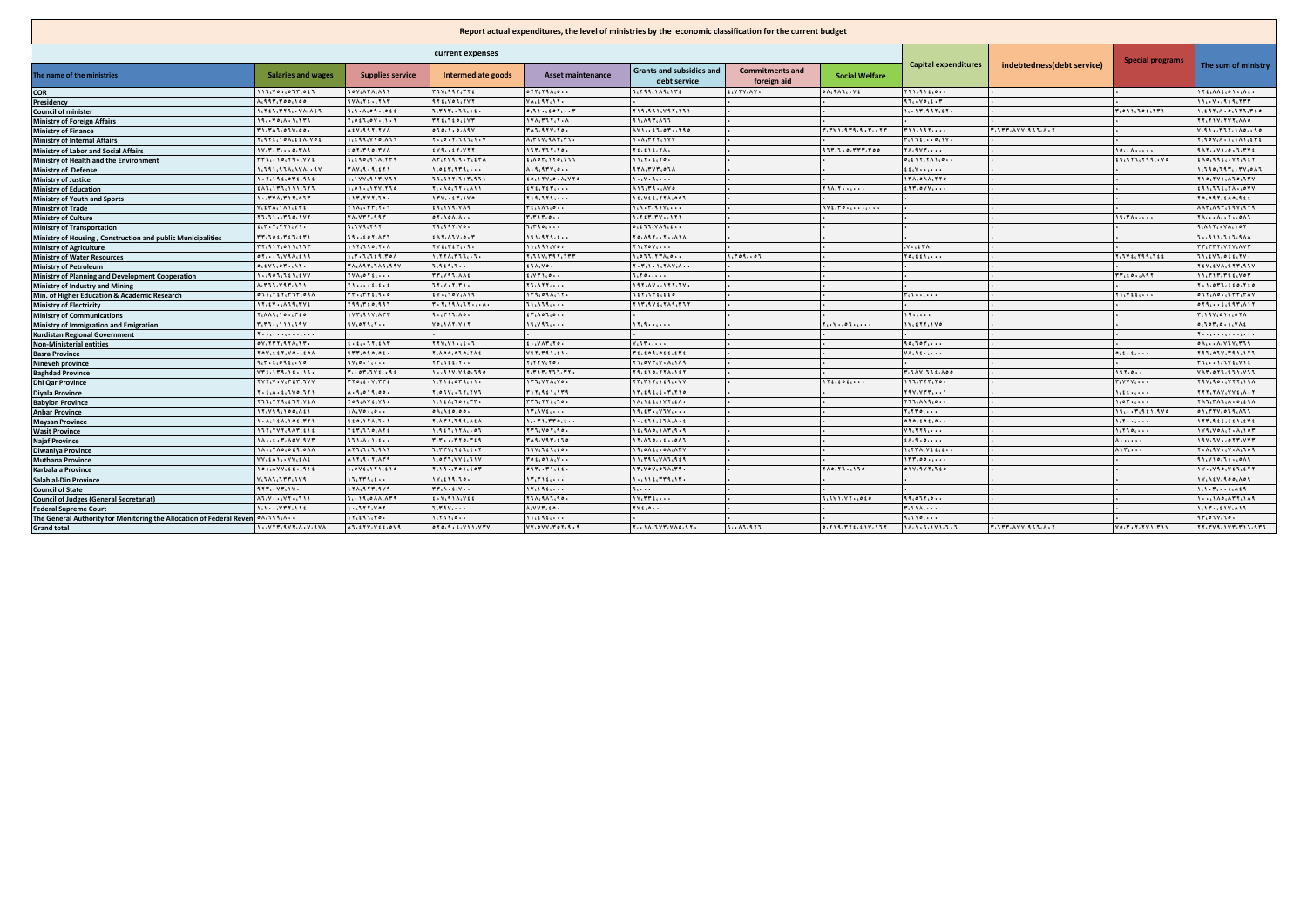| Report actual expenditures, the level of ministries by economic classification for the investment budget |                                                                                  |                                                                                                                                                                    |                                                                                        |                                                                                   |                                                                  |                                                                                                                   |  |  |
|----------------------------------------------------------------------------------------------------------|----------------------------------------------------------------------------------|--------------------------------------------------------------------------------------------------------------------------------------------------------------------|----------------------------------------------------------------------------------------|-----------------------------------------------------------------------------------|------------------------------------------------------------------|-------------------------------------------------------------------------------------------------------------------|--|--|
| The name of the ministries                                                                               | The agricultural sector                                                          | <b>Industrial sector</b>                                                                                                                                           | <b>Transport and</b><br>communications sector                                          | <b>Buildings and services sector</b>                                              | <b>Education sector</b>                                          | The sum of ministry                                                                                               |  |  |
| <b>COR</b>                                                                                               |                                                                                  |                                                                                                                                                                    |                                                                                        | ۲،۰۰۰                                                                             |                                                                  | $T_{i+1}$                                                                                                         |  |  |
| Council of minister                                                                                      | $Y_{i}$ . $Y_{i}$ $Y$ $Y$ $Y_{i}$ $\wedge$ $Y$ $Y$                               | $1.5.525$ $5.717.927$                                                                                                                                              | TV. AAV. . TT. AAA                                                                     | $711.70.727.17$                                                                   | 0.257.72.                                                        | 117.27.2572.777                                                                                                   |  |  |
| <b>Ministry of Finance</b>                                                                               |                                                                                  |                                                                                                                                                                    |                                                                                        | 10.191.0                                                                          |                                                                  | 70.191.0                                                                                                          |  |  |
| <b>Ministry of Internal Affairs</b>                                                                      |                                                                                  |                                                                                                                                                                    |                                                                                        | $oV_i$ $\leq$ $f \wedge \cdots$                                                   |                                                                  | $\circ v_{i}$ $\circ$ $\circ$ $\cdot$ $\cdot$                                                                     |  |  |
| Ministry of Health and the Environment                                                                   |                                                                                  |                                                                                                                                                                    |                                                                                        | I. TYA. AVI. OVY                                                                  |                                                                  | <b>TITYAINVIIOVY</b>                                                                                              |  |  |
| Ministry of Defense                                                                                      |                                                                                  |                                                                                                                                                                    |                                                                                        | Y, 000, V 11, 9 Y V                                                               |                                                                  | $Y_1 0 0 0 (V) 1 (9 V)$                                                                                           |  |  |
| <b>Ministry of Education</b>                                                                             |                                                                                  |                                                                                                                                                                    |                                                                                        |                                                                                   | 11.6070.270                                                      | 11.0070.270                                                                                                       |  |  |
| <b>Ministry of Youth and Sports</b>                                                                      |                                                                                  |                                                                                                                                                                    |                                                                                        | 1. ٣٢٦. ١٦٥. ٣٨٠                                                                  |                                                                  | $7.777.170.71.$                                                                                                   |  |  |
| <b>Ministry of Trade</b>                                                                                 |                                                                                  |                                                                                                                                                                    | $0 \wedge V_{i}$ , $10.012$                                                            | $Y \cup Q$ , $Y \vee Y$ , $\wedge \wedge \wedge$                                  |                                                                  | $\Lambda$ , $\Upsilon$ , $\zeta$ $\Upsilon$ $\Upsilon$ , $\zeta$ , $\zeta$                                        |  |  |
| <b>Ministry of Culture</b>                                                                               |                                                                                  |                                                                                                                                                                    |                                                                                        | $7\lambda$ £ $\cdots$ $1\lambda$ $\cdots$                                         |                                                                  | $7\lambda$ <i>i</i> . $17$                                                                                        |  |  |
| <b>Ministry of Transportation</b>                                                                        |                                                                                  |                                                                                                                                                                    | TACTTICS OF CVVV                                                                       |                                                                                   |                                                                  | $Y \wedge (Y Y Y, 9 \circ \xi, V V V)$                                                                            |  |  |
| Ministry of Housing, Construction and public Municipalities                                              |                                                                                  |                                                                                                                                                                    | $1.6177.7976A97$                                                                       | TROET, VRT. TEI                                                                   |                                                                  | 14.079.29.0197                                                                                                    |  |  |
| <b>Ministry of Agriculture</b>                                                                           | $\Lambda$ $\Lambda$ , $\Gamma$ $\Lambda$ $\Lambda$ , $\sigma$ $\Lambda$ $\sigma$ |                                                                                                                                                                    |                                                                                        |                                                                                   |                                                                  | $\Lambda$ $\Lambda$ , $\Gamma$ $\Lambda$ $\Lambda$ , $\circ$ $\vee$ $\circ$                                       |  |  |
| <b>Ministry of Water Resources</b>                                                                       | f:1.0.07V:177                                                                    |                                                                                                                                                                    |                                                                                        |                                                                                   |                                                                  | f:1.0.017V.777                                                                                                    |  |  |
| <b>Ministry of Petroleum</b>                                                                             |                                                                                  | ۱ ۲۷، ۸ ۱ ۲، ۷ ۳ ۲، ۲ ۳ ۱                                                                                                                                          |                                                                                        |                                                                                   | 16000                                                            | 17V. A 17. VTT. 771                                                                                               |  |  |
| Ministry of Planning and Development Cooperation                                                         |                                                                                  |                                                                                                                                                                    |                                                                                        | 16000                                                                             |                                                                  | 1.                                                                                                                |  |  |
| <b>Ministry of Industry and Mining</b>                                                                   |                                                                                  | $Y \cdot (YY \wedge (0 Y Y, 1 Y)$                                                                                                                                  |                                                                                        |                                                                                   |                                                                  | $Y \cdot \mathcal{C} Y Y \wedge \mathcal{C} Y Y \mathcal{C} Y Y Y$                                                |  |  |
| Min. of Higher Education & Academic Research                                                             |                                                                                  |                                                                                                                                                                    |                                                                                        | 1. 117. 977. 779                                                                  | 0.149.121.197                                                    | $5.107.11.110$                                                                                                    |  |  |
| <b>Ministry of Electricity</b>                                                                           |                                                                                  | $\epsilon$ $\mathbf{r}$ , $\mathbf{q}$ $\mathbf{r}$ $\epsilon$ , $\mathbf{A}$ $\mathbf{A}$ , $\epsilon$ $\epsilon$ $\mathbf{V}$ $\mathbf{r}$                       |                                                                                        |                                                                                   |                                                                  | $\epsilon$ $\tau$ , $\theta$ $\theta$ $\epsilon$ , $\theta$ , $\theta$ , $\epsilon$ , $\epsilon$ $\forall$ $\tau$ |  |  |
| <b>Non-Ministerial entities</b>                                                                          | 995.75606.                                                                       | $\begin{array}{c} \parallel \forall \forall \zeta \wedge \gamma \wedge \forall \zeta \in \forall \gamma \wedge \zeta \vee \forall \gamma \wedge \zeta \end{array}$ | $1177.179.770.0V2$                                                                     | V1.551.77V.5. V                                                                   | 9.797.15.011                                                     | $YY1,0Y1,0Y3,0Z4,0Z4$                                                                                             |  |  |
| <b>Basra Province</b>                                                                                    | 70. . 97. 1                                                                      | $111.199.299.1.17$                                                                                                                                                 | $i$ $\mathsf{r}_i$ , $\mathsf{r}_i$ , $\mathsf{r}_i$ , $\mathsf{r}_i$ , $\mathsf{r}_i$ | 111660761276777                                                                   | $TVCETA. VY. C. V.$                                              | $Y \cdot 0.011.111.11A$                                                                                           |  |  |
| <b>Nineveh province</b>                                                                                  | $199.71$ $\wedge$                                                                | $Y \wedge (Y \cdot 0 \ldots)$                                                                                                                                      | $Y10A2YY19.$                                                                           | 1.197.172.271                                                                     | ۹، ۵ ۵ ۹، ۹ ۲ ٤، ۹ ۷ ۱                                           | $10.179.7.76777$                                                                                                  |  |  |
| <b>Baghdad Province</b>                                                                                  |                                                                                  |                                                                                                                                                                    | $-211.147A.49.7$                                                                       |                                                                                   |                                                                  | $-211.171.44.77$                                                                                                  |  |  |
| <b>Divala Province</b>                                                                                   |                                                                                  |                                                                                                                                                                    | 20.91099                                                                               | $1 \cdots 5 \vee 6 \wedge 9 \cdots$                                               |                                                                  | 0.119.16                                                                                                          |  |  |
| <b>Babylon Province</b>                                                                                  | 109. $\Lambda\Lambda V, \Lambda$ 99                                              | V.9. V.9.7.0                                                                                                                                                       | $1.5797572757474$                                                                      | $\Lambda, \Lambda \vee \Lambda, \Lambda \wedge \Lambda, \Lambda, \Lambda, \Sigma$ | 1 そこ1 ٣ ٣ ここ ちちょこ そそ                                             | $rr_i.01$ , $011.11$                                                                                              |  |  |
| <b>Anbar Province</b>                                                                                    | 0.14.14.07.                                                                      | 1.5.1.1.2.7.71A                                                                                                                                                    | $V$ $T$ , $T$ $T$ $T$ , $A$ , $T$ , $T$ , $T$                                          | 77.72.797.199                                                                     | $f \in \mathcal{M}$ , $f \in \mathcal{M}$                        | $10V_1$ $11_1$ $0$ $11_2$ $1.5.7$                                                                                 |  |  |
| <b>Basra Province</b>                                                                                    |                                                                                  | $TV \wedge G$ . $\wedge G$ .                                                                                                                                       |                                                                                        | <u>70 (£ = 7 (77 = 17 ) 0</u>                                                     | $T_i \wedge \xi \circ \zeta T_i \circ \wedge \zeta \cdot \eta T$ | <b>TO (A . J . 1 A 1 . 1 A V</b>                                                                                  |  |  |
| <b>Najaf Province</b>                                                                                    |                                                                                  |                                                                                                                                                                    |                                                                                        | T1.109                                                                            | $V_1 \circ V_1 \circ \cdots$                                     | 19.51                                                                                                             |  |  |
| <b>Muthana Province</b>                                                                                  |                                                                                  | $r_{i}$ ٦٤٢ $_{i}$ , ٣٣ $_{i}$ ٦١,                                                                                                                                 | 0.911.111.                                                                             | 0.111.571.0.0                                                                     | 1.119.770.0.2                                                    |                                                                                                                   |  |  |
| <b>Grand total</b>                                                                                       | A, B, B, C, C, C, A, E                                                           | TOLEALLYTRIITA                                                                                                                                                     | TEVINJOINTITTE                                                                         |                                                                                   | $\Lambda$ 1.701.2.7.VI.                                          | $1.115115436444764744$                                                                                            |  |  |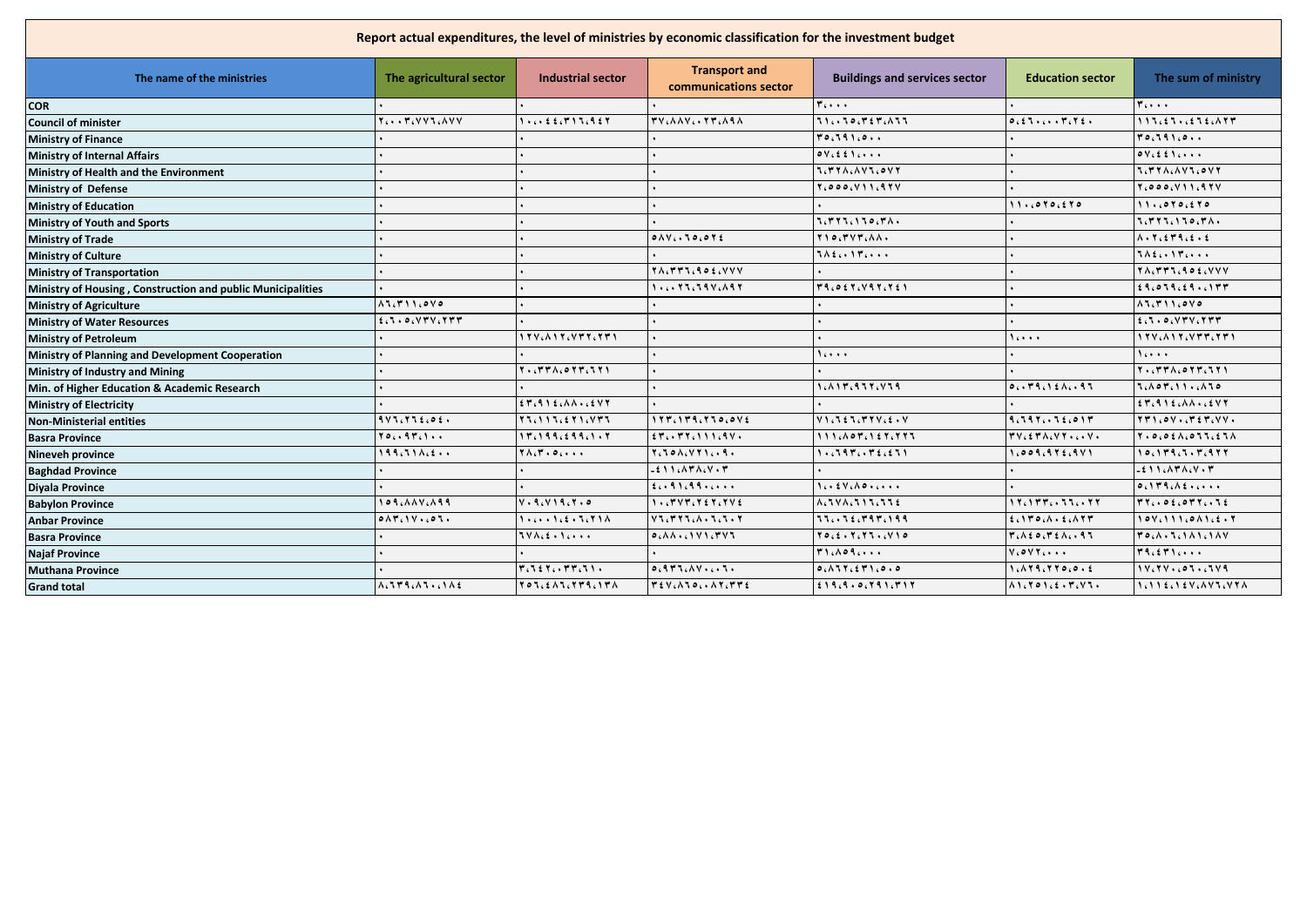|                             | Report expenditures by economic classification for the current budget |                                                                                                              |
|-----------------------------|-----------------------------------------------------------------------|--------------------------------------------------------------------------------------------------------------|
| <b>Type of expense</b>      | The names of the chapters                                             | <b>Current Budget</b>                                                                                        |
|                             | <b>Employee compensation</b>                                          | $1.6977699760846970$                                                                                         |
|                             | The required service                                                  | $\Lambda$ $\Lambda$ , $\epsilon$ $\Upsilon$ $\vee$ , $\vee$ $\epsilon$ $\epsilon$ , $\circ$ $\vee$ $\varphi$ |
|                             | Intermediate goods                                                    | $0 \times 0.9.5$ (V) ) (VTV                                                                                  |
|                             | <b>Maintenance of assets</b>                                          | $VV_{c}oVV_{c}roV_{c}q.9$                                                                                    |
| current expenses            | <b>Grants and subsidies and debt service</b>                          | Ter Sachvervaors Tr                                                                                          |
|                             | <b>Commitments and foreign aid</b>                                    | <b>Tech 16977</b>                                                                                            |
|                             | <b>Social Welfare</b>                                                 | 0.519.772.21V.177                                                                                            |
|                             | <b>Total current expenses</b>                                         | $1.1.501.1.11.1.1.11111$                                                                                     |
| <b>Capital expenditures</b> | <b>Capital expenditures</b>                                           |                                                                                                              |
| indebtedness                | debt service                                                          | ۳، ۶۳۳، ۱۷۷، ۹۶۶، ۱۸۰۲                                                                                       |
|                             | <b>Employees Compensation</b>                                         | MCTTACAEVCIA.                                                                                                |
|                             | The required service                                                  | $Y_{6}VY_{6}E_{6}VV_{06}QY_{1}$                                                                              |
|                             | Intermediate goods                                                    | 2.5544.004                                                                                                   |
| <b>Special programs</b>     | <b>Maintenance of assets</b>                                          | $15.1411.977.705$                                                                                            |
|                             | <b>Grants and subsidies and debt service</b>                          | 9.090.09V,T9A                                                                                                |
|                             | <b>Capital expenditures</b>                                           |                                                                                                              |
|                             | <b>Total Special Programs</b>                                         | $V \circ C V \cdot Y C V V V C V V V$                                                                        |
| <b>Grand total</b>          | xxcrvqc1vrcr11cqr1                                                    |                                                                                                              |

| Report on expenditure by sector for the investment budget |                                                                                                                                               |  |  |  |  |  |  |  |
|-----------------------------------------------------------|-----------------------------------------------------------------------------------------------------------------------------------------------|--|--|--|--|--|--|--|
| The names of the sectors                                  | <b>Investment budget</b>                                                                                                                      |  |  |  |  |  |  |  |
| The agricultural sector                                   | $\Lambda_{c}$ $\uparrow$ $\uparrow$ $\uparrow$ $\downarrow$ $\Lambda$ $\uparrow$ $\downarrow$ $\downarrow$ $\uparrow$ $\uparrow$ $\downarrow$ |  |  |  |  |  |  |  |
| Industrial sector                                         | TOLEALITTA . ITA                                                                                                                              |  |  |  |  |  |  |  |
| <b>Transport and communications sector</b>                | $T \in V \cup V \cup V \cup V \cup V \cup V \cup V$                                                                                           |  |  |  |  |  |  |  |
| <b>Buildings and services sector</b>                      | 219.9.06791.717                                                                                                                               |  |  |  |  |  |  |  |
| <b>Buildings and services sector</b>                      | $\Lambda$ 1.701.2.7.VJ.                                                                                                                       |  |  |  |  |  |  |  |
| <b>Grand total</b>                                        | 1.11ENEV.AVS.VYN                                                                                                                              |  |  |  |  |  |  |  |

|                                                                  | A Report on the expenditure of the investment budget at the level of types of<br>investment |  |  |  |  |  |
|------------------------------------------------------------------|---------------------------------------------------------------------------------------------|--|--|--|--|--|
| <b>Types of investment</b><br><b>Investment budget</b>           |                                                                                             |  |  |  |  |  |
| <b>Investment Platform</b>                                       | 091. VUV, YE0, YY9                                                                          |  |  |  |  |  |
| <b>Development of regions</b>                                    | T1.2597.117.1.                                                                              |  |  |  |  |  |
| $105.7092V.797$<br>Petrodollar                                   |                                                                                             |  |  |  |  |  |
| <b>Reviving the Marshlands</b>                                   | 29.80                                                                                       |  |  |  |  |  |
| $0.0 V \Lambda$ $0.9 J J G$<br><b>Poverty Reduction Strategy</b> |                                                                                             |  |  |  |  |  |
| <b>Grand total</b>                                               | 1.112.127.877.778                                                                           |  |  |  |  |  |